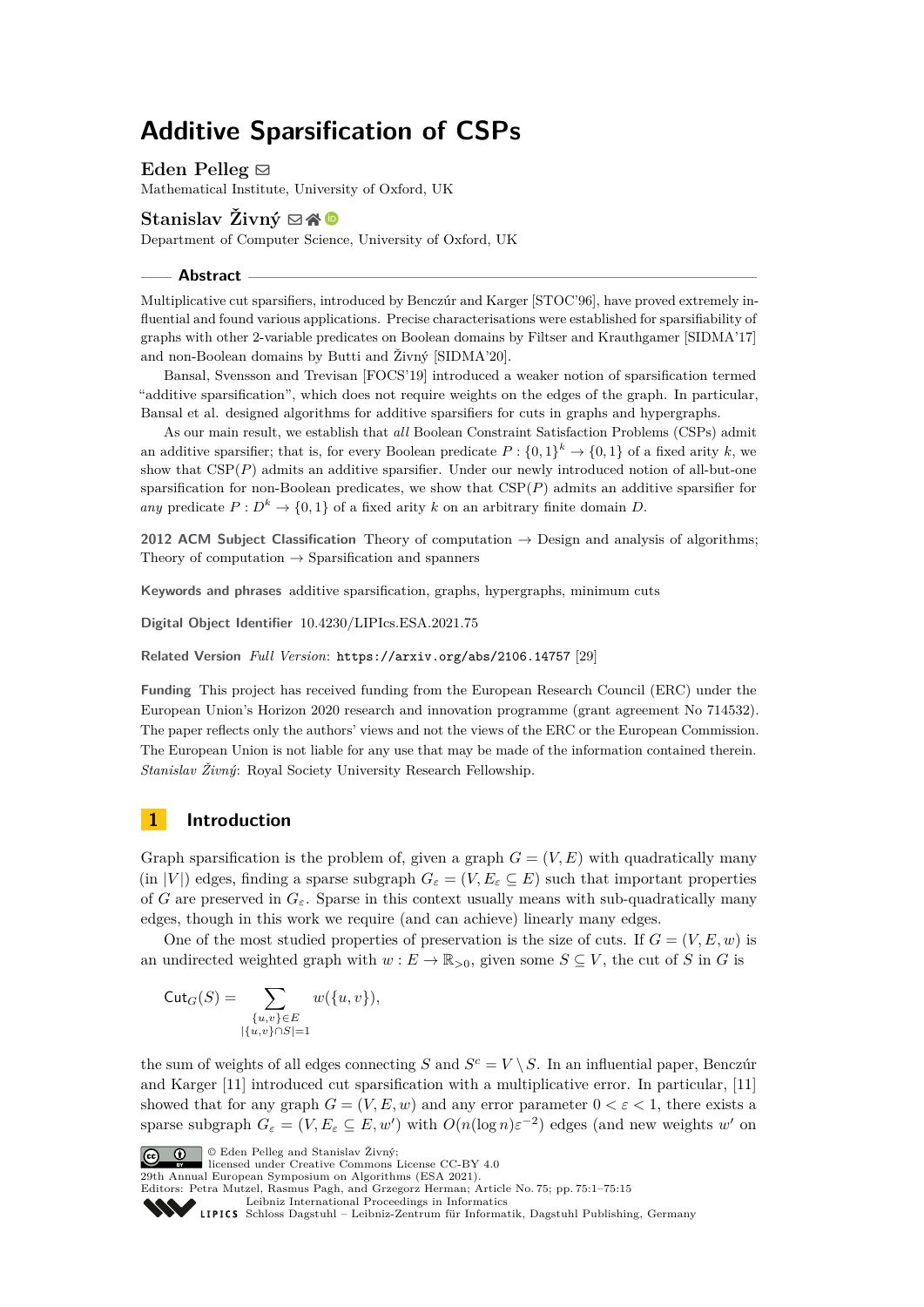the edges in  $E_{\varepsilon}$ ), such that for every  $S \subseteq V$  we have

 $\mathsf{Cut}_{G_\varepsilon}(S) \in (1 \pm \varepsilon)\mathsf{Cut}_G(S)$ .

This was later improved by Batson, Spielman and Srivastava [\[10\]](#page-12-1) to a subgraph with  $O(n\varepsilon^{-2})$ many edges. Andoni, Chen, Krauthgamer, Qin, Woodruff and Zhang showed that the dependency on  $\varepsilon$  is optimal [\[4\]](#page-12-2).

The ideas from cut sparsification paved the way to various generalisations, including streaming [\[1\]](#page-12-3), sketching [\[4\]](#page-12-2), cuts in hypergraphs [\[23,](#page-13-1) [27\]](#page-13-2), spectral sparsification [\[33,](#page-13-3) [32,](#page-13-4) [34,](#page-14-0) [21,](#page-13-5) [31\]](#page-13-6) and the consideration of other predicates besides cuts [\[20\]](#page-13-7). In this work, we focus on the latter.

The cut sparsification result in [\[10\]](#page-12-1) was explored for other Boolean binary predicates by Filtser and Krauthgamer [\[20\]](#page-13-7), following a suggestion to do so by Kogan and Krauthgamer in [\[23\]](#page-13-1). Filtser and Krauthgamer found [\[20\]](#page-13-7) a necessary and sufficient condition on the predicate for the graph to be sparsifiable (in the sense of [\[10\]](#page-12-1)). In particular, [\[20\]](#page-13-7) showed that not all Boolean binary predicates are sparsifiable. Later, Butti and Živný [\[14\]](#page-12-4) generalised the result from [\[20\]](#page-13-7) to arbitrary finite domain binary predicates.

We remark that [\[20,](#page-13-7) [14\]](#page-12-4) use the terminology of *constraint satisfaction problems* (CSPs) with a fixed predicate P. This is is equivalent to a (hyper)graph G with a fixed predicate. Indeed, the vertices of *G* correspond to the variables of the CSP and the (hyper)edges of *G* correspond to the constraints of the CSP. If the fixed predicate *P* is not symmetric, the (hyper)edges of *G* are directed. We will mostly talk about sparsification of (hyper)graphs with a fixed predicate but this is equivalent to the CSP view.

Recently, while trying to eliminate the requirement for the introduction of new weights for the sparse subgraph, Bansal, Svensson and Trevisan [\[7\]](#page-12-5) have come up with a new sparsification notion with an additive error term. They have shown (cf. Theorem [3](#page-4-0) in Section [2\)](#page-3-0) that under their notion any undirected unweighted hypergraph has a sparse subhypergraph which preserves all cuts up to some additive term.

### **Motivation**

The relatively recent notion of additive sparsification has not yet been explored to the same extent as the notion of multiplicative sparsification has been. We believe that this notion has a lot of potential for applications as the sparsifiers are not weighted, unlike multiplicative sparsifiers. Indeed, the main restriction of multiplicative sparsifiers in applications appears to be the number of distinct weights required in sparsifiers. For some graphs (such as the "barbell graph" – two disjoint cliques joined by a single edge), any nontrivial multiplicative sparsifier requires edges of different weights. In any case, the authors find the notion of additive sparsification interesting in its own right, independently of applications.

The goal of our work is to understand how the notion of additive sparsification developed in [\[7\]](#page-12-5) for cuts behaves on (hyper)graphs with other predicates (beyond cuts), deriving inspiration from the generalisations of cuts to other predicates in the multiplicative setting established in [\[20,](#page-13-7) [14\]](#page-12-4). In particular, already Boolean binary predicates include interesting predicates such as the *uncut edges* (using the predicate  $P(x, y) = 1$  iff  $x = y$ ), *covered edges* (using the predicate  $P(x, y) = 1$  iff  $x = 1$  or  $y = 1$ ), or *directed cut edges* (using the predicate  $P(x, y) = 1$  iff  $x = 0$  and  $y = 1$ ). While such graph problems are well-known and extensively studied, it is not clear whether one should expect them to be sparsifiable or not. For instance, as mentioned before, not all (even Boolean binary) predicates are sparsifiable multiplicatively [\[20\]](#page-13-7). Are there some predicates that are not additively sparsifiable?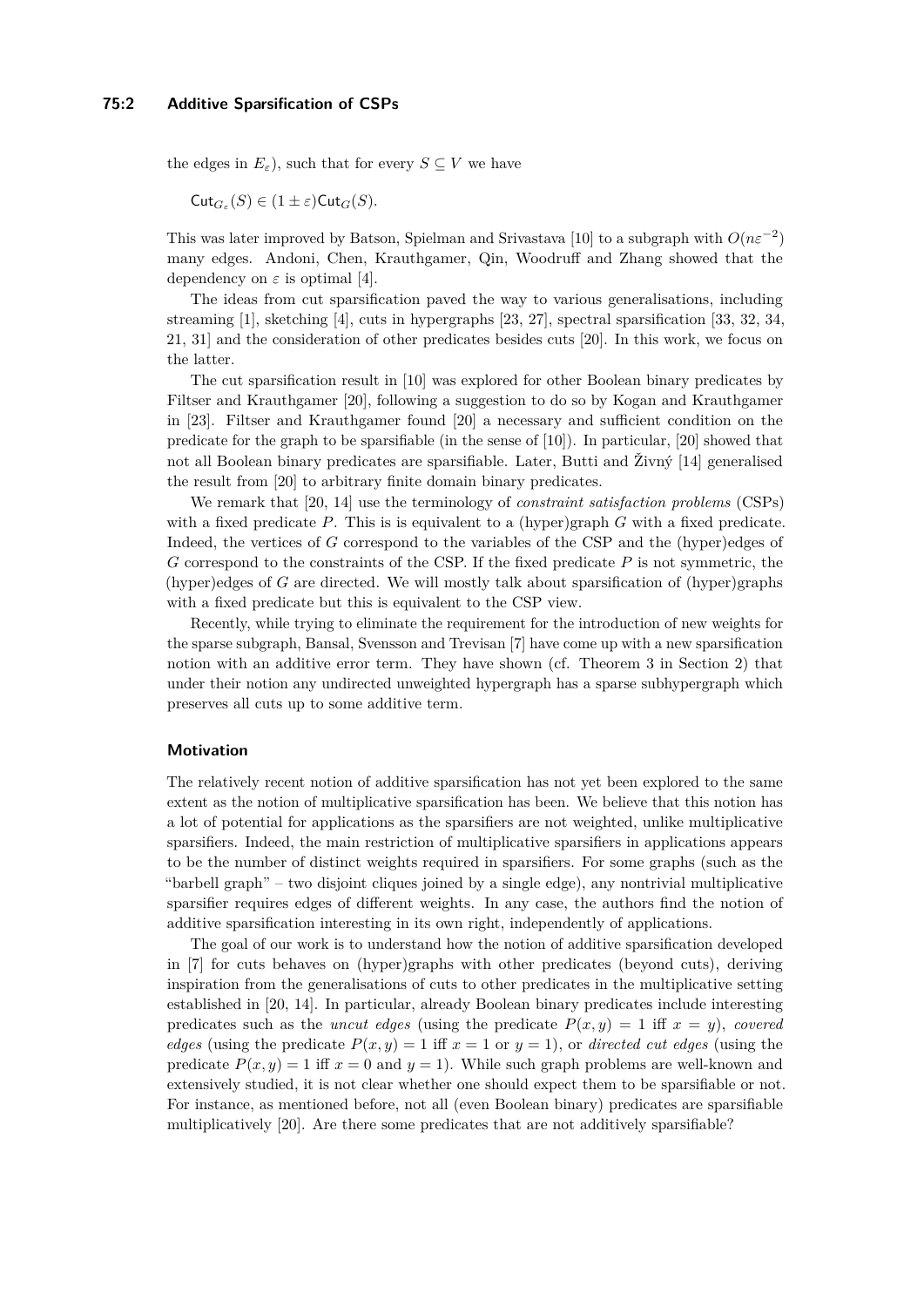## **1.1 Contributions**

### **Boolean predicates**

Our main result, Theorem [9](#page-5-0) in Section [3,](#page-5-1) shows that *all* hypergraphs with *constant* uniformity *k*, directed or undirected, admit additive sparsification with respect to all Boolean predicates  $P: \{0,1\}^k \to \{0,1\};$  the number of hyperedges of the sparsifier with error  $\varepsilon > 0$  is  $O(n\varepsilon^{-2} \log \frac{1}{\varepsilon})$ , where the  $O(\cdot)$  hides a factor that depends on *k*. This result has three ingredients. First, we observe that the result in [\[7\]](#page-12-5) also holds true for directed hypergraphs. Second, we use a reduction via the *k*-partite *k*-fold covers of hypergraphs to the already solved case of Boolean Cut. Finally, we use linear algebra to prove the correctness of the reduction. While the reduction via the *k*-partite *k*-fold cover was used in previous works on multiplicative sparsification [\[20,](#page-13-7) [14\]](#page-12-4), the subsequent non-trivial linear-algebraic analysis (Proposition [13\)](#page-7-0) is novel and constitutes our main technical contribution, as well as our result that, unlike in the multiplicative setting, all Boolean predicates can be (additively) sparsified. We also show that our results immediately apply to the more general setting where different hyperedges are associated with different predicates (cf. Remark [10\)](#page-5-2). This corresponds to CSPs with a fixed constraint language (of a finite size) rather than just a single predicate.

#### **Non-Boolean predicates**

We introduce a notion of sparsification that generalises the Boolean case to predicates on non-Boolean domains, i.e. a notion capturing predicates of the form  $P: D^k \to \{0,1\}$ , where *D* is an arbitrary fixed finite set with  $|D| \geq 2$ . We call this type of sparsification "all-but-one" sparsification since the additive error term includes the maximum volume of  $|D| - 1$  (out of |*D*|) parts, where the volume of a subset is the sum of the degrees in the subset. (The precise definition can be found in Section [4.](#page-11-0)) By building on the techniques used to establish our main result, we show that all hypergraphs (again, directed or undirected) admit additive all-but-one sparsification with respect to all predicates. This is stated as Theorem [20](#page-11-1) in Section [4.](#page-11-0) We also show, in Section [5,](#page-11-2) that our notion of all-but-one sparsification is, in some sense, optimal.

#### **Comparison to previous work**

As mentioned above, our sparsifiability result is obtained by a reduction via the *k*-partite *k*-fold cover to the cut case established in [\[7\]](#page-12-5). A reduction via the *k*-partite *k*-fold cover was also used (for  $k = 2$ ) in previous work on multiplicative sparsification [\[20,](#page-13-7) [14\]](#page-12-4). In particular, the correctness of the reduction for Boolean binary predicates in [\[20\]](#page-13-7) is done via an ad hoc case analysis for 11 concrete predicates. In the generalisation to binary predicates on arbitrary finite domains in [\[14\]](#page-12-4), the correctness is proved via a combinatorial property of bipartite graphs without a certain  $4$ -vertex graph<sup>[1](#page-2-0)</sup> as a subgraph and a reduction to cuts with more than two parts.

In our case, we use the same black-box reduction via the *k*-partite *k*-fold cover. Thus the reduction itself is pretty straightforward, although the analysis is not. In fact, we find it surprising and unexpected that the *k*-partite *k*-fold cover works in the additive setting. Our key contribution is the proof of its correctness. A few simple reductions get us to the most technically involved case, in which *k* is even and the *k*-ary predicate satisfies  $P(1, \ldots, 1) = 0$ .

<span id="page-2-0"></span><sup>1</sup> A bipartite graph on four vertices with each part of size two and precisely one edge between the two parts.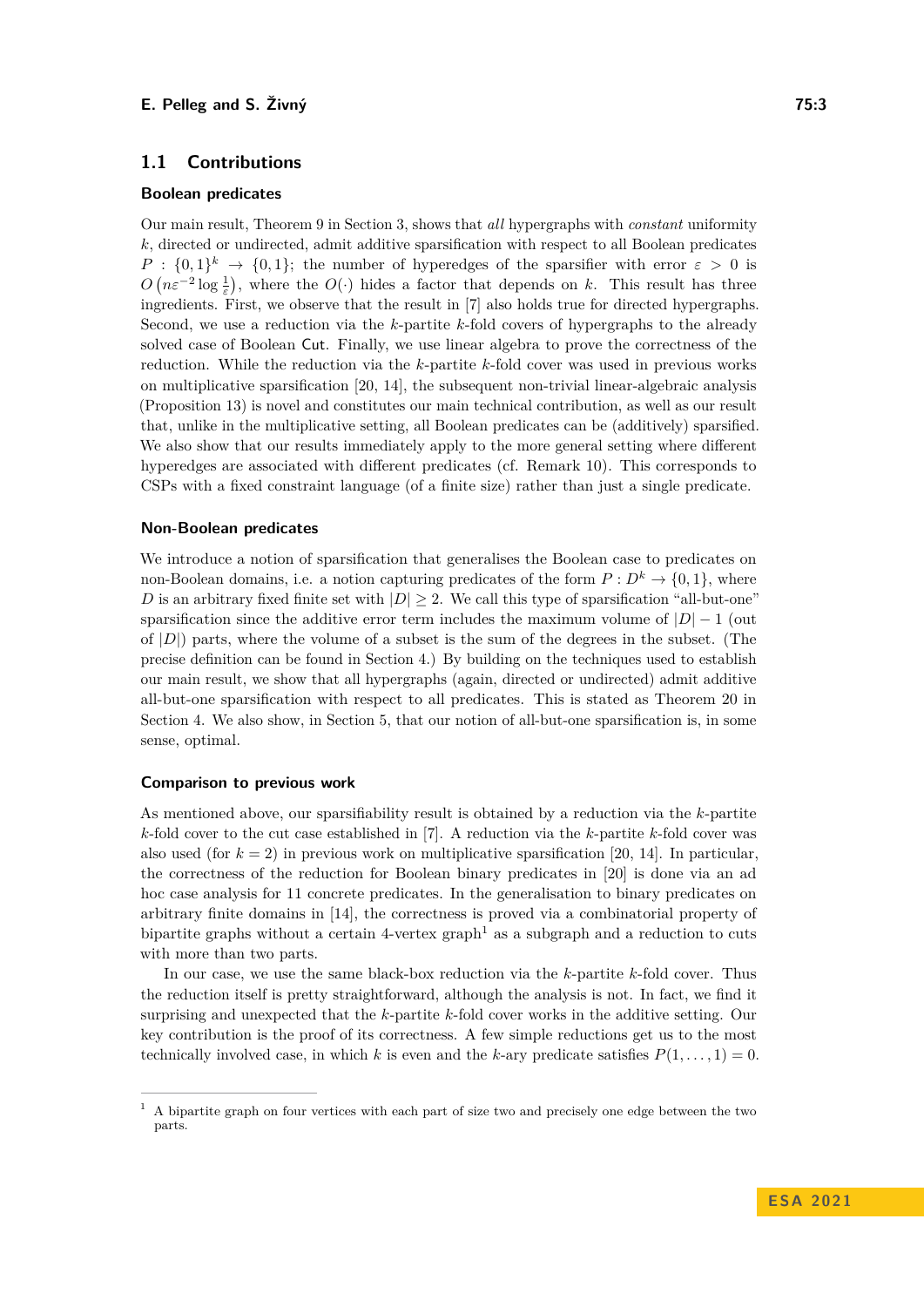#### **75:4 Additive Sparsification of CSPs**

Additive sparsifiability of such predicates is established in Proposition [13.](#page-7-0) Unlike in the multiplicative setting, it is not clear how to do this in a straightforward way similar to [\[20,](#page-13-7) [14\]](#page-12-4). Instead, we associate with a given predicate  $P$  a vector  $v_P$  in an appropriate vector space, identify special vectors that can be shown additively sparsifiable directly, show that linear combinations preserve sparsifiability, and argue that *v<sup>P</sup>* can be generated by the special vectors. The latter is the most technical part of the proof. While there are several natural ideas how to achieve this in a seemingly simpler way (such as arguing that the special vectors form a basis), we have not managed to produce a simpler or shorter proof.

The result in [\[7\]](#page-12-5) also works for non-constant *k*. We emphasise that we deal with constant *k*, which is standard in the CSP literature in that the predicate (or a set of predicates) is fixed and not part of the input. For constant *k*, the representation of predicates is irrelevant (cf. Remark [18\)](#page-10-0). Thus we do not keep track of (and have not tried to optimise) the precise dependency of the reduction on the predicate arity k (or the domain size  $q = |D|$ ).

## **Related work**

The already mentioned spectral sparsification [\[33\]](#page-13-3) is a stronger notion than cut sparsification as it requires that not only cuts but also the Laplacian spectrum of a given graph should be (approximately) preserved [\[32,](#page-13-4) [34,](#page-14-0) [21,](#page-13-5) [31,](#page-13-6) [7\]](#page-12-5).

Our focus in this article is on *edge sparsifiers* (of cuts and generalisations via local predicates). There are also vertex sparsifiers, in which one reduces the number of vertices. Vertex sparsifiers have been studied for cut sparsification (between special vertices called terminals) [\[22,](#page-13-8) [26,](#page-13-9) [25,](#page-13-10) [15\]](#page-13-11) as well as for spectral sparsification [\[24\]](#page-13-12).

Sparsification in general is about finding a sparse sub(hyper)graph while preserving important properties of interest. In addition to cut sparsifiers, another well studied concept is that of *spanners*. A spanner of a graph is a (sparse) subgraph that approximately preserves distances of shortest paths. Spanners have been studied in great detail both in the multiplicative  $[5, 28, 3, 17, 6, 9, 30]$  $[5, 28, 3, 17, 6, 9, 30]$  $[5, 28, 3, 17, 6, 9, 30]$  $[5, 28, 3, 17, 6, 9, 30]$  $[5, 28, 3, 17, 6, 9, 30]$  $[5, 28, 3, 17, 6, 9, 30]$  $[5, 28, 3, 17, 6, 9, 30]$  $[5, 28, 3, 17, 6, 9, 30]$  $[5, 28, 3, 17, 6, 9, 30]$  $[5, 28, 3, 17, 6, 9, 30]$  $[5, 28, 3, 17, 6, 9, 30]$  $[5, 28, 3, 17, 6, 9, 30]$  $[5, 28, 3, 17, 6, 9, 30]$  and additive  $[2, 18, 12, 8, 35, 16]$  $[2, 18, 12, 8, 35, 16]$  $[2, 18, 12, 8, 35, 16]$  $[2, 18, 12, 8, 35, 16]$  $[2, 18, 12, 8, 35, 16]$  $[2, 18, 12, 8, 35, 16]$  $[2, 18, 12, 8, 35, 16]$  $[2, 18, 12, 8, 35, 16]$  $[2, 18, 12, 8, 35, 16]$  $[2, 18, 12, 8, 35, 16]$  $[2, 18, 12, 8, 35, 16]$  setting. Emulators are a generalisation of spanners in which the sparse graph is not required to be a subgraph of the original graph. We refer the reader to a nice recent survey of Elkin and Neimain for more details [\[19\]](#page-13-18). Some of the proofs are deferred to the full version of this paper [\[29\]](#page-13-0).

# <span id="page-3-0"></span>**2 Preliminaries**

For an integer *k*, we denote by [*k*] the set  $\{0, 1, \ldots, k-1\}$ . All graphs and hypergraphs<sup>[2](#page-3-1)</sup> in this paper are unweighted.

For an assignment  $a: V \to S$  from the set of vertices of a (hyper)graph to some set S containing 0, we denote by  $Z_a = \{v \in V : a(v) = 0\}$  the set of vertices mapped to 0.

If  $0 \leq i \leq r^k - 1$  is an integer, we denote by  $\text{rep}_{r,k}(i)$  the representation of *i* in base *r* as a vector in  $\mathbb{R}^k$ , where the first coordinate stands for the most significant digit, and the last coordinate for the least significant digit. For the special case  $r = 2$ , we use the notation  $\sin_k(i)$  for the binary representation of *i*.

We denote by  $v[j]$  the *j*-th coordinate of the vector *v*, counting from 0.

For an integer  $0 \le i \le 2^k - 1$ , we use  $\operatorname{zeros}_k(i) = \{ \ell \in [k] : \operatorname{bin}_k(i)[\ell] = 0 \}$ ; for example  $\text{zeros}_6(52) = \{2, 4, 5\}, \text{ since } \text{bin}_6(52) = (1, 1, 0, 1, 0, 0).$ 

<span id="page-3-2"></span>We now define the value of an assignment on a hypergraph with a fixed predicate.

<span id="page-3-1"></span><sup>&</sup>lt;sup>2</sup> We use the standard definition of hypergraphs, in which every hyperedge is an ordered tuple of vertices.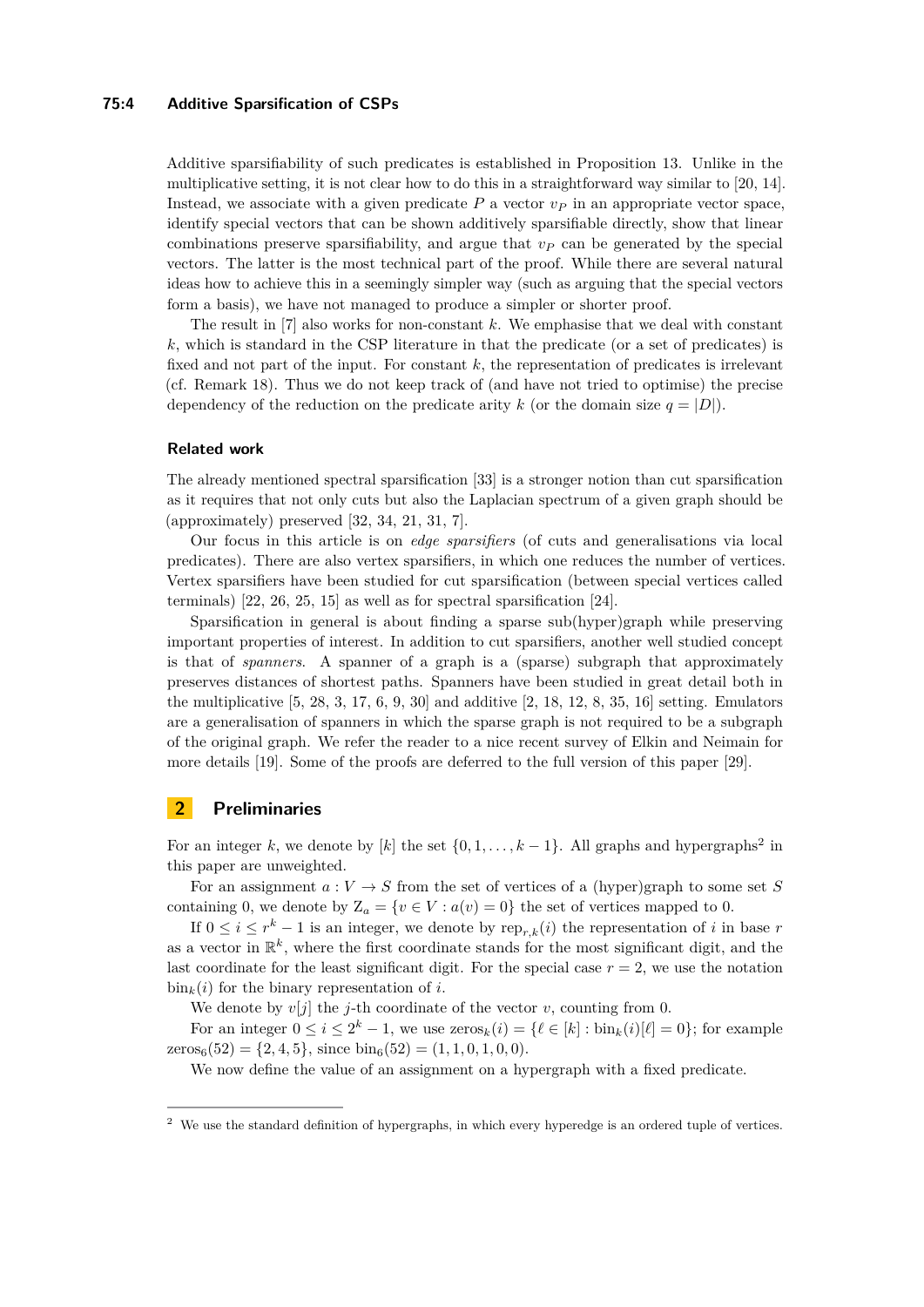▶ **Definition 1.** *Let*  $G = (V, E)$  *be a directed k-uniform hypergraph and let*  $P : D^k \to \{0, 1\}$ *be a k*-ary predicate on a finite set D. Given an assignment  $a: V \rightarrow D$  of G, the value of a is defined by  $Val_{G,P}(a) = \sum_{(v_1,...,v_k) \in E} P(a(v_1),...,a(v_k))$ . If G is undirected and P is *order invariant*,<sup>[3](#page-4-1)</sup> *we define*  $Val_{G,P}(a) = \sum_{\{v_1,...,v_k\} \in E} P(a(v_1),...,a(v_k))$ *.*<sup>[4](#page-4-2)</sup>

The notion of additive sparsification was first introduced in [\[7\]](#page-12-5) for cuts in graphs and hypergraphs. In order to define it, we will need the  $\text{Cut}: \{0,1\}^k \to \{0,1\}$  predicate defined by  $\text{Cut}(b_1, \ldots, b_k) = 1 \iff \exists i, j, b_i \neq b_j$ . Given a hypergraph  $G = (V, E)$  and a set  $U \subseteq V$ , we denote by  $vol_G(U)$  the *volume* of U, defined as the sum of the degrees in G of all vertices in *U*.

<span id="page-4-5"></span> $\blacktriangleright$  **Definition 2.** Let  $G = (V, E)$  be an undirected k-uniform hypergraph, and denote  $|V| = n$ . *We say that G* admits additive cut sparsification *with error*  $\varepsilon$  *using*  $O(f(n, \varepsilon))$  *hyperedges if there exists a subhypergraph*  $G_{\varepsilon} = (V, E_{\varepsilon} \subseteq E)$  *with*  $|E_{\varepsilon}| = O(f(n, \varepsilon))$ *, called an* additive sparsifier *of G, such that for every assignment*  $a: V \to \{0, 1\}$  *we have* 

<span id="page-4-3"></span>
$$
\left| \frac{|E|}{|E_{\varepsilon}|} Val_{G_{\varepsilon},\mathit{Cut}}(a) - Val_{G,\mathit{Cut}}(a) \right| \leq \varepsilon (d_G |Z_a| + vol_G(Z_a)),\tag{1}
$$

where  $d_G$  *is the average degree of*  $G$ *.* 

Note that [\(1\)](#page-4-3) can also be written as

$$
\frac{|E|}{|E_{\varepsilon}|} \text{Val}_{G_{\varepsilon},\text{Cut}}(a) \in \text{Val}_{G,\text{Cut}}(a) \pm \varepsilon (d_G | \mathbf{Z}_a | + \text{vol}_G(\mathbf{Z}_a)),
$$

which explains the use of the term "additive" for the error.

Bansal, Svensson and Trevisan [\[7\]](#page-12-5) showed the following sparsification result:

<span id="page-4-0"></span> $\blacktriangleright$  **Theorem 3** (Additive Cut Sparsification [\[7,](#page-12-5) Theorem 1.3]). Let  $G = (V, E)$  be an undirected *n-vertex k-uniform hypergraph, and ε >* 0*. Then G admits additive cut sparsification with error*  $\varepsilon$  *using*  $O\left(\frac{n}{k}\varepsilon^{-2}\log(\frac{k}{\varepsilon})\right)$  *hyperedges.* 

<span id="page-4-4"></span>▶ Remark 4. We call a predicate *P symmetric* if it is order invariant (as in Definition [1\)](#page-3-2). Since Theorem [3](#page-4-0) deals with only *undirected* hypergraphs, it is not clear how to generalise it to non-symmetric predicates directly, since the value of such predicates on undirected hypergraphs is not defined. Therefore, our course of action will be first to prove it for the case of directed hypergraphs, and then generalise it to other predicates on directed hypergraphs. In fact, by doing this we also prove the result for undirected hypergraphs with symmetric predicates, since hyperedges can be given arbitrary directions without changing the average degree of *G*, or the volume in *G*, or the value of the predicate in any assignment.

▶ Remark 5. Throughout this paper we only discuss the existence of sparsifiers and do not mention the time complexity to find them. However, the (implicit) time complexity results from [\[7\]](#page-12-5) apply in our more general setting as well since the sparsifiers we find are in fact the same sparsifiers for all predicates, including cuts (cf. Remark [17\)](#page-10-1).

An important tool we use to prove our results is the *k*-partite *k*-fold cover of a hypergraph. This construction is a well known one, and has been used for multiplicative sparsification (for  $k = 2$ ) in [\[20\]](#page-13-7) and [\[14\]](#page-12-4).

<span id="page-4-1"></span><sup>&</sup>lt;sup>3</sup>  $P(b_1,\ldots,b_k) = P(b_{\sigma(1)},\ldots,b_{\sigma(k)})$  for all  $b_1,\ldots,b_k \in D$  and every permutation  $\sigma$  on the set  $\{1,\ldots,k\}$ .

<span id="page-4-2"></span><sup>4</sup> The terms are well defined since *P* is order invariant.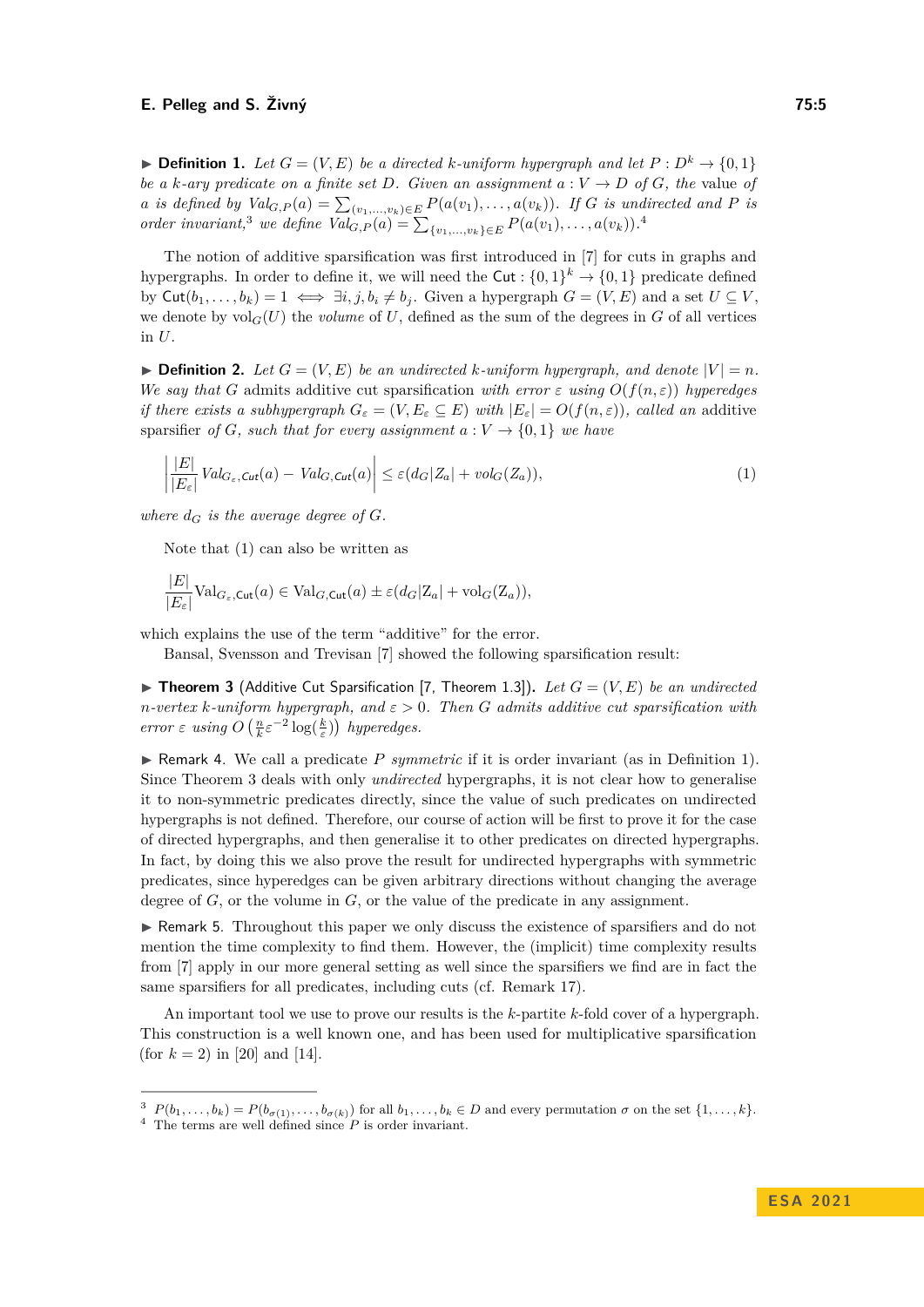$\blacktriangleright$  **Definition 6.** Let  $G = (V, E)$  be a directed k-uniform hypergraph. The k-partite k-fold cover *of G is the hypergraph*  $\gamma(G) = (V^{\gamma}, E^{\gamma})$  *where* 

$$
V^{\gamma} = \{v^{(0)}, v^{(1)}, \dots, v^{(k-1)} : v \in V\},\
$$
  

$$
E^{\gamma} = \{(v_1^{(0)}, v_2^{(1)}, \dots, v_k^{(k-1)}) : (v_1, \dots, v_k) \in E\}.
$$

*If G is undirected we define the cover in the same way except*

 $E^{\gamma} = \{ \{v_1^{(0)}, v_2^{(1)}, \dots, v_k^{(k-1)}\}$  $\{e^{(k-1)}\}\,$ :  $\{v_1,\ldots,v_k\}\in E\},\$ 

*so for each hyperedge in G we get k*! *hyperedges in*  $\gamma(G)$  *in this case.* 

If  $k = 2$  then  $\gamma(G)$  corresponds to the well-known *bipartite double cover* of *G* [\[13\]](#page-12-13).

## <span id="page-5-1"></span>**3 Sparsification of Boolean Predicates**

As mentioned in Section [1,](#page-0-0) we begin by observing that Theorem [3](#page-4-0) also works for directed hypergraphs. The simple proof of this fact can be found in the full version [\[29\]](#page-13-0). (We emphasise that we treat *k* as a constant, cf. Remark [18.](#page-10-0))

<span id="page-5-3"></span>**Proposition 7.** Let  $G = (V, E)$  be a directed *n*-vertex *k*-uniform hypergraph, and  $\varepsilon > 0$ . *Then G admits additive cut sparsification with error*  $\varepsilon$  *using*  $O(n\varepsilon^{-2} \log \frac{1}{\varepsilon})$  *hyperedges.* 

From now on, whenever we say a "hypergraph", we mean a "directed hypergraph" with *n* vertices. By Remark [4,](#page-4-4) the results also apply to undirected hypergraphs (whenever it makes sense, i.e. if the associated predicate is symmetric). We also omit the word additive when discussing sparsification. The following notion of sparsification is a natural generalisation of cut sparsification (Definition [2\)](#page-4-5) to arbitrary predicates.

<span id="page-5-5"></span> $\blacktriangleright$  **Definition 8.** Let P be a k-ary Boolean predicate and  $G = (V, E)$  a k-uniform hypergraph. *We say that G* admits *P*-sparsification *with error*  $\varepsilon$  *using*  $O(f(n, \varepsilon))$  *hyperedges if there exists a subhypergraph*  $G_{\varepsilon} = (V, E_{\varepsilon} \subseteq E)$  *with*  $|E_{\varepsilon}| = O(f(n, \varepsilon))$ *, called a P*-sparsifier *of G, such that for every assignment*  $a: V \to \{0, 1\}$  *we have* 

<span id="page-5-4"></span>
$$
\left| \frac{|E|}{|E_{\varepsilon}|} Val_{G_{\varepsilon},P}(a) - Val_{G,P}(a) \right| \le \varepsilon (d_G |Z_a| + vol_G(Z_a)),\tag{2}
$$

*where*  $d_G$  *is the average degree of*  $G$ *.* 

The following theorem is our main result, extending Proposition [7](#page-5-3) to *all k*-ary predicates with Boolean domains.

<span id="page-5-0"></span>▶ **Theorem 9** (**Main**)**.** *For every k-uniform hypergraph G (k is a constant), every k-ary Boolean predicate*  $P: \{0,1\}^k \to \{0,1\}$ *, and every*  $\varepsilon > 0$ *, G admits P-sparsification with error*  $\varepsilon$  *using*  $O\left(n\varepsilon^{-2}\log\frac{1}{\varepsilon}\right)$  *hyperedges.* 

Theorem [9](#page-5-0) can be informally restated as "*every k-uniform hypergraph is sparsifiable with respect to all k-ary Boolean predicates*" or "*for every Boolean predicate P of constant arity,* CSP(*P*) *is sparsifiable*".

<span id="page-5-2"></span>▶ Remark 10. It is possible to consider an even more general case where each hyperedge in *G* has its own predicate. In this case, we can apply Theorem [9](#page-5-0) to each of the hypergraphs obtained by taking only hyperedges corresponding to a specific predicate, and so get a sparsifier for each such predicate. Taking the union of all their hyperedges, we get a new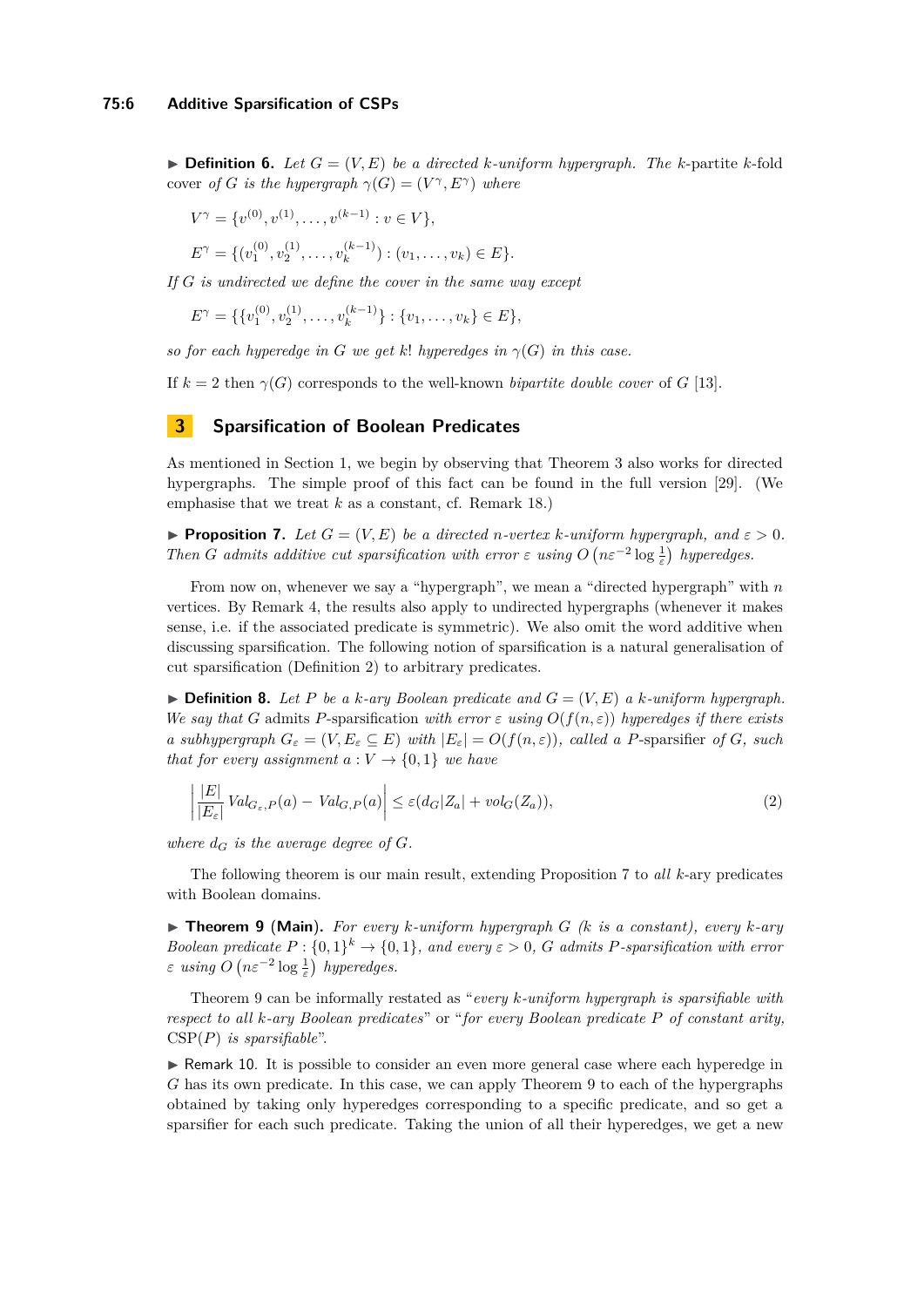hypergraph  $G_{\varepsilon}$ , which is a sparsifier of the original hypergraph. Indeed, it has  $O(n\varepsilon^{-2} \log \frac{1}{\varepsilon})$ hyperedges since it is the union of a constant number of hypergraphs. (The number of predicates  $P: \{0,1\}^k \to \{0,1\}$  is constant, since k is constant.) It also satisfies [\(2\)](#page-5-4) for any given assignment up to some constant factor, since all the sparsifiers it is composed of do. This constant factor can be eliminated by choosing  $\varepsilon_0 = \frac{\varepsilon}{m}$  for an appropriate *m* that depends only on *k*.

The main work in the proof of Theorem [9](#page-5-0) is for even values of *k*; a simple reduction (Proposition [16\)](#page-10-2) then reduces the case of *k* odd to the even case.

In order to prove Theorem [9](#page-5-0) for even *k*, we use the *k*-partite *k*-fold cover of *G* and apply Proposition [7](#page-5-3) to various assignments of it. For a *k*-ary Boolean predicate  $P: \{0,1\}^k \to \{0,1\}$ , we consider the vector  $v_P \in \mathbb{R}^{2^k}$ , defined by  $v_P[i] = P(\text{bin}_k(i))$ . For instance, for the Cut predicate on a 3-uniform hypergraph, we have  $v_{\text{Cut}} = (0, 1, 1, 1, 1, 1, 1, 0)$ .

For a given hypergraph *G* and an assignment *a*, we consider the vector  $v_{G,a} \in \mathbb{R}^{2^k}$ defined by  $v_{G,a}[i] = |\{(v_1, \ldots, v_k) \in E : (a(v_1), \ldots, a(v_k)) = \text{bin}_k(i)\}|$ . In other words, each coordinate of  $v_{G,a}$  counts the hyperedges in  $G$  whose vertices are assigned some specific set of values by *a*.

<span id="page-6-1"></span><span id="page-6-0"></span>**Example [1](#page-6-0)1.** Given the graph  $G = (V, E)$  in Figure 1 (so  $k = 2$ ) and the assignment  $a: V \to \{0, 1\}$  defined as  $a(v_1) = a(v_2) = a(v_3) = 0$  and  $a(v_4) = a(v_5) = a(v_6) = a(v_7) = 1$ , we have  $v_{G,a} = (2,3,1,5)$ , since there are two edges with assignment  $(0,0)$ , namely  $(v_1, v_2)$ and  $(v_2, v_3)$ , three edges with assignment  $(0, 1)$ , namely  $(v_1, v_4)$ ,  $(v_2, v_6)$ , and  $(v_2, v_7)$ , etc.



**Figure 1** Graph from Example [11.](#page-6-1)

Under these notations, we get  $Val_{G,P}(a) = \langle v_P, v_{G,a} \rangle$ , where  $\langle \cdot, \cdot \rangle$  is the standard inner product in  $\mathbb{R}^{2^k}$ . We begin by proving the following useful lemma.

<span id="page-6-3"></span> $\blacktriangleright$  **Lemma 12.** Let  $G = (V, E)$  be a *k*-uniform hypergraph,  $P_1, \ldots, P_m$  be *k*-ary Boolean *predicates (m is a constant). Suppose that for every*  $\varepsilon > 0$  *and*  $1 \le i \le m$ , *G admits*  $P_i$ *sparsification with error*  $\varepsilon$  *using*  $O(n\varepsilon^{-2} \log \frac{1}{\varepsilon})$  *hyperedges, and that the same subhypergraph*  $G_{\varepsilon} = (V, E_{\varepsilon} \subseteq E)$  *is a P*<sub>*i*</sub>-sparsifier for all  $P_i$ . Suppose that P *is some k-ary Boolean predicate for which we have*  $v_P = \sum_{i=1}^m \lambda_i v_{P_i}$  *for some constants*  $\lambda_1, \ldots, \lambda_m \in \mathbb{R}$ *. Under these conditions, G admits P-sparsification with error*  $\varepsilon$  *using*  $O(n\varepsilon^{-2} \log \frac{1}{\varepsilon})$  *hyperedges.* 

**Proof.** Let  $\varepsilon > 0$  and denote  $\varepsilon_i = \frac{\varepsilon}{m|\lambda_i|}$  (if  $\lambda_i = 0$  take  $\varepsilon_i = 1$  instead) and  $\varepsilon_0 =$  $\min\{\varepsilon_1,\ldots,\varepsilon_m\}$ . Let  $G_{\varepsilon_0} = (V, E_{\varepsilon_0})$  be the common witness subhypergraph for  $\varepsilon_0$  promised by the assumption. We know that every  $P_i$  satisfies

<span id="page-6-2"></span>
$$
\left| \frac{|E|}{|E_{\varepsilon_0}|} \text{Val}_{G_{\varepsilon_0}, P_i}(a) - \text{Val}_{G, P_i}(a) \right| \le \varepsilon_0 (d_G |Z_a| + \text{vol}_G(Z_a)) \tag{3}
$$

for every assignment  $a: V \to \{0,1\}$ . We also have

$$
\text{Val}_{G,P}(a) = \langle v_P, v_{G,a} \rangle = \left\langle \sum_{i=1}^m \lambda_i v_{P_i}, v_{G,a} \right\rangle = \sum_{i=1}^m \lambda_i \langle v_{P_i}, v_{G,a} \rangle = \sum_{i=1}^m \lambda_i \text{Val}_{G,P_i}(a),
$$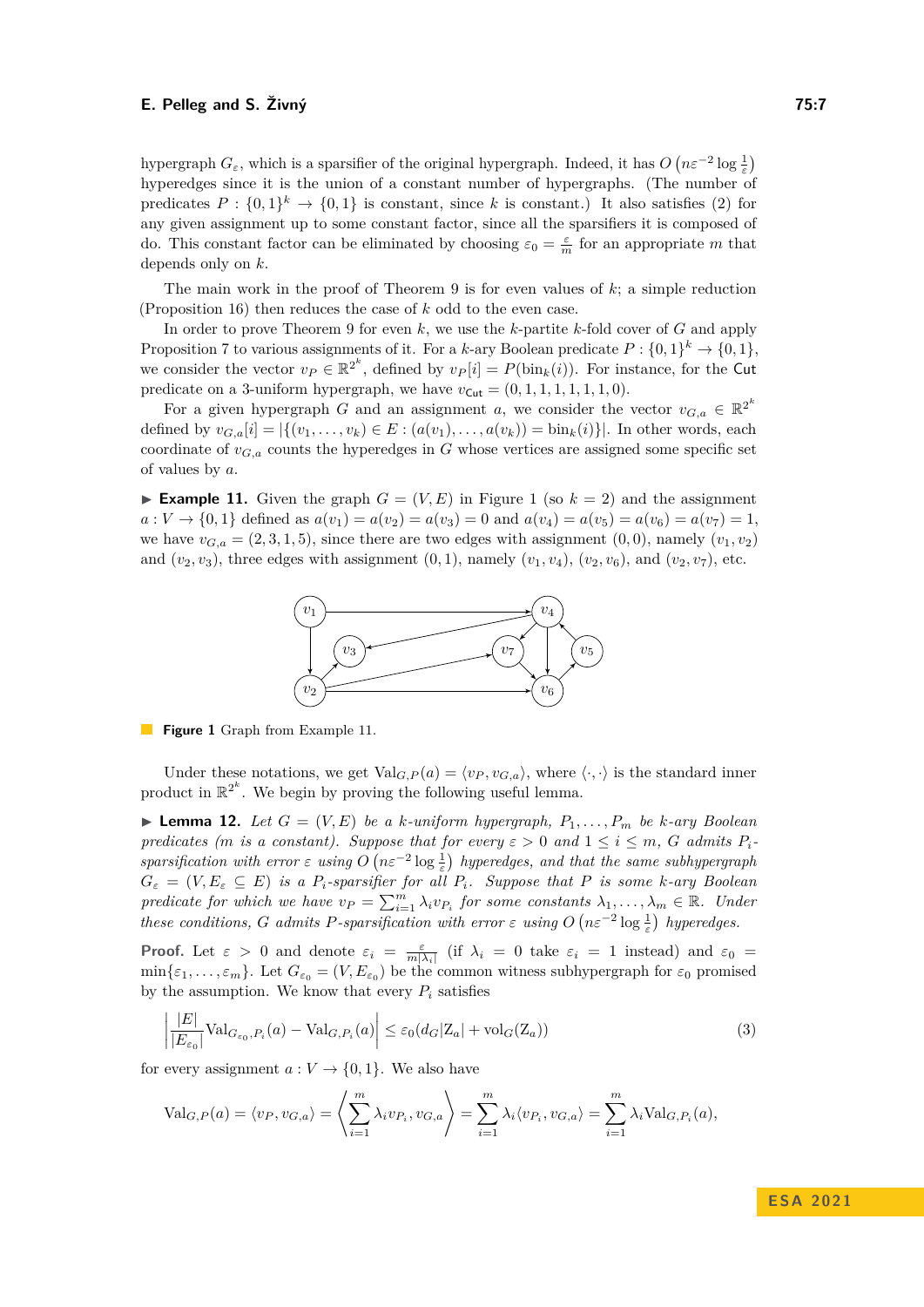#### **75:8 Additive Sparsification of CSPs**

and similarly

$$
\text{Val}_{G_{\varepsilon_0},P}(a) = \sum_{i=1}^m \lambda_i \text{Val}_{G_{\varepsilon_0},P_i}(a).
$$

Therefore, for every assignment *a* we get

$$
\left| \frac{|E|}{|E_{\varepsilon_0}|} \text{Val}_{G_{\varepsilon_0},P}(a) - \text{Val}_{G,P}(a) \right| = \left| \frac{|E|}{|E_{\varepsilon_0}|} \sum_{i=1}^m \lambda_i \text{Val}_{G_{\varepsilon_0},P_i}(a) - \sum_{i=1}^m \lambda_i \text{Val}_{G,P_i}(a) \right|
$$
  

$$
\leq \sum_{i=1}^m |\lambda_i| \left| \frac{|E|}{|E_{\varepsilon_0}|} \text{Val}_{G_{\varepsilon_0},P_i}(a) - \text{Val}_{G,P_i}(a) \right|
$$
  

$$
\leq \sum_{i=1}^m |\lambda_i| \varepsilon_0 (d_G |Z_a| + \text{vol}_G(Z_a))
$$
  

$$
\leq \varepsilon (d_G |Z_a| + \text{vol}_G(Z_a)),
$$

where the second line is due to the triangle inequality, the third is due to [\(3\)](#page-6-2) and the fourth is by the definition of  $\varepsilon_0$ .

Furthermore, since  $m$  and all  $\lambda_i$  are constants,

$$
|E_{\varepsilon_0}| = O\left(n\varepsilon_0^{-2}\log\frac{1}{\varepsilon_0}\right) = O\left(n\varepsilon^{-2}\log\frac{1}{\varepsilon}\right),\,
$$

and so  $G_{\varepsilon_0}$  is a witness for the *P*-sparsification of *G*.

<span id="page-7-1"></span>

The core of the proof of Theorem [9](#page-5-0) is in the next proposition, which establishes the result for Boolean predicates on even uniformity hypergraphs, with a small restriction.

<span id="page-7-0"></span>▶ **Proposition 13.** *Let k be an even number and G be a k-uniform hypergraph. Let P be a k-ary Boolean predicate with*  $P(1,1,\ldots,1) = 0$ *. Then for every*  $\varepsilon > 0$ *, G admits P*-sparsification with error  $\varepsilon$  *using*  $O(n\varepsilon^{-2} \log \frac{1}{\varepsilon})$  hyperedges.

**Proof.** Let  $\varepsilon > 0$ . We consider  $\gamma(G)$ , the *k*-partite *k*-fold cover of *G*. Let  $\gamma(G)_{\varepsilon}$  be a subhypergraph of  $\gamma(G)$  promised by Proposition [7,](#page-5-3) and  $G_{\varepsilon} = (V, E_{\varepsilon})$  the corresponding subhypergraph of *G*, i.e. the subhypergraph which satisfies  $\gamma(G_{\varepsilon}) = \gamma(G)_{\varepsilon}$  (by taking the hyperedges corresponding to the ones of  $\gamma(G)_{\varepsilon}$ ).

Let  $a: V \to \{0,1\}$ . For every subset  $T \subseteq [k]$ , we look at the assignment  $a_T: V^{\gamma} \to \{0,1\}$ defined by  $a_T(v^{(i)}) = 0$  if  $i \in T$  and  $a(v) = 0$ , and  $a_T(v^{(i)}) = 1$  otherwise. We therefore have

$$
\left| \frac{|E^{\gamma}|}{|E^{\gamma}_\varepsilon|} \text{Val}_{\gamma(G)_{\varepsilon},\text{Cut}}(a_T) - \text{Val}_{\gamma(G),\text{Cut}}(a_T) \right| \leq \varepsilon (d_{\gamma(G)} |Z_{a_T}| + \text{vol}_{\gamma(G)}(Z_{a_T})). \tag{4}
$$

Define the vector  $u_T \in \mathbb{R}^{2^k}$  as follows:

$$
u_T[j] = \begin{cases} 1 & T \cap \text{zeros}(j) \neq \emptyset, [k] \\ 0 & otherwise \end{cases}.
$$

In other words, the vector  $u_T$  is 1 in index *j* if and only if there exists an index  $i \in T$  in which the binary representation of *j* has a zero, with the exception of  $u_{[k]}[0] = 0$ . Denote by  $P_T$  the predicate corresponding to  $u_T$ , that is  $P_T(\text{bin}_k(j)) = 1 \iff u_T[j] = 1$ . Observe that

$$
Val_{\gamma(G),\text{Cut}}(a_T) = Val_{G,P_T}(a),
$$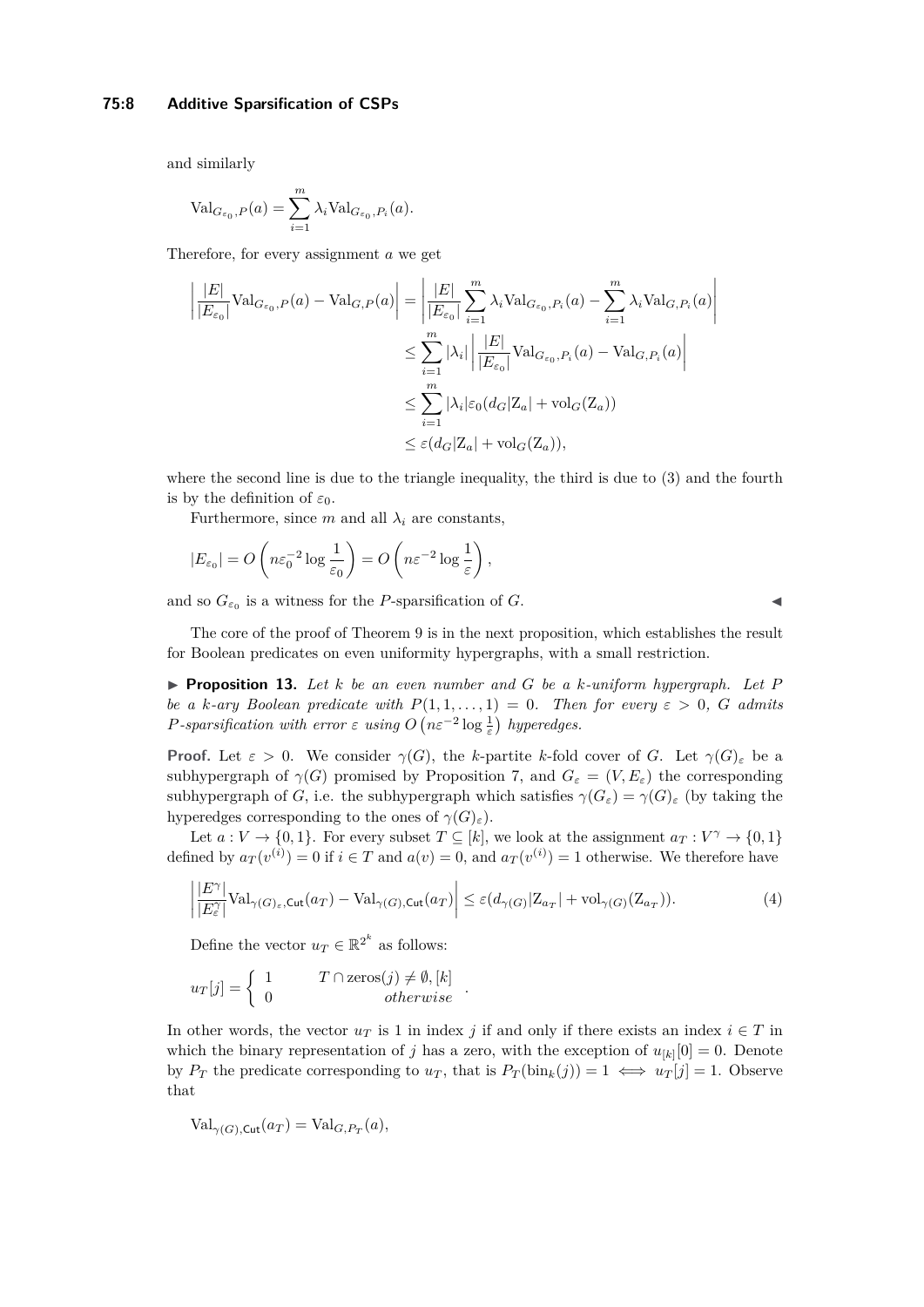<span id="page-8-0"></span>

**Figure 2** An example of a representation of an assignment on  $\gamma(G)$ .  $Z_a^{(i)}$  consists of all vertices in  $V^{(i)}$  which are a copy of a vertex  $v \in V$  with  $a(v) = 0$ , and  $\overline{Z}_a^{(i)}$  consists of the rest of  $V^{(i)}$ . Each hyperedge has a unique path from left to right (but a path might belong to multiple hyperedges), choosing one of  $Z_a^{(i)}$ ,  $\overline{Z}_a^{(i)}$  for each *i*. Each such path is also in 1-1 correspondence with a coordinate in  $u_T$ . In this example  $T = \{0, 3, k - 1\}$  and the shaded sets represent  $a_T^{-1}(0)$ . By green dotted lines we indicated a path corresponding to a hyperedge counted in  $Val_{\gamma(G),\text{Cut}}(a_T)$ , and by red dashed lines we indicated a path which does not. The green dotted path corresponds to a value of 1 in the coordinate of  $u_T$  with binary representation  $(1, 1, 0, 0, 1, \ldots, 0, 1)$ , and the red dashed path to a value 0 in the coordinate with binary representation  $(1, 0, 1, 1, 0, \ldots, 1, 1)$ . Note that if  $T = [k]$ then any hyperedge corresponding to a path only on  $Z_a^{(i)}$  is not counted.

since they both count exactly hyperedges  $(v_1, \ldots, v_k)$  which have some vertex  $v_i$  with  $a(v_i) = 0$ with  $i \in T$ , but if  $T = [k]$  then they do not count hyperedges which have  $a(v_i) = 0$  for all  $i = 1, \ldots, k$  (see example in Figure [2\)](#page-8-0). The same is true for any hypergraph, and in particular for  $G_{\varepsilon}$ , that is

 $\text{Val}_{\gamma(G_{\varepsilon}),\text{Cut}}(a_T) = \text{Val}_{G_{\varepsilon},P_T}(a)$ .

Putting these results in [\(4\)](#page-7-1), we get

$$
\left| \frac{|E|}{|E_{\varepsilon}|} \text{Val}_{G_{\varepsilon},P_T}(a) - \text{Val}_{G,P_T}(a) \right| \leq \varepsilon (d_{\gamma(G)} |Z_{a_T}| + \text{vol}_{\gamma(G)}(Z_{a_T}))
$$
  

$$
\leq \varepsilon (d_G |Z_a| + \text{vol}_G(Z_a)),
$$

so *G* admits  $P_T$  sparsification with error  $\varepsilon$  using  $O(n\varepsilon^{-2} \log \frac{1}{\varepsilon})$  hyperedges for every  $T \subseteq [k]$ , and for every  $\varepsilon$  the sparsification is witnessed by the same subhypergraph  $G_{\varepsilon}$ . (Notice that Proposition [7,](#page-5-3) when applied to  $\gamma(G)$  which has *kn* vertices, gives us a subhypergraph with  $O\left(kn\varepsilon^{-2}\log\frac{1}{\varepsilon}\right)$  hyperedges, and recall that *k* is a constant.)

Our next goal is to show that the vector  $v_P$  is a linear combination of the vectors  $u_T$ for all  $T \in [k]$ . To show that, we show that every vector  $e_r$  in the standard basis of  $\mathbb{R}^{2^k}$ , with  $r \neq 2^k - 1$ , is a linear combination of these vectors. This is sufficient since the last coordinate of  $v<sub>P</sub>$  is 0 by the assumption. First we need to order the various sets *T*. We order them in the following decreasing lexicographic order  $T_0, T_1, \ldots, T_{2^k-1}$ , where  $T_j = \text{zeros}(j)$ , so *T*<sup>0</sup> = [*k*]*, T*<sup>1</sup> = [*k*] \ {*k* − 1}*, T*<sup>2</sup> = [*k*] \ {*k* − 2}*, T*<sup>3</sup> = [*k*] \ {*k* − 1*, k* − 2}*, T*<sup>4</sup> = [*k*] \ {*k* − 3} and so on, until  $T_{2^k-1} = \emptyset$ .

Let  $e_r$  be a vector in the standard basis of  $\mathbb{R}^{2^k}$ . We introduce the following coefficients for  $0 \leq m \leq 2^k - 1$ :

$$
\lambda_{r,m} = \frac{1}{2}(-1)^{\operatorname{Ham}(r \oplus m) + (1 - \mathbb{1}_{r \& m})},
$$

where  $\oplus$ , & are the Xor and And binary functions respectively,<sup>[5](#page-8-1)</sup> Ham is the Hamming weight

<span id="page-8-1"></span><sup>5</sup> The Xor of two integers is defined as the bitwise Boolean Xor of their binary representations, where the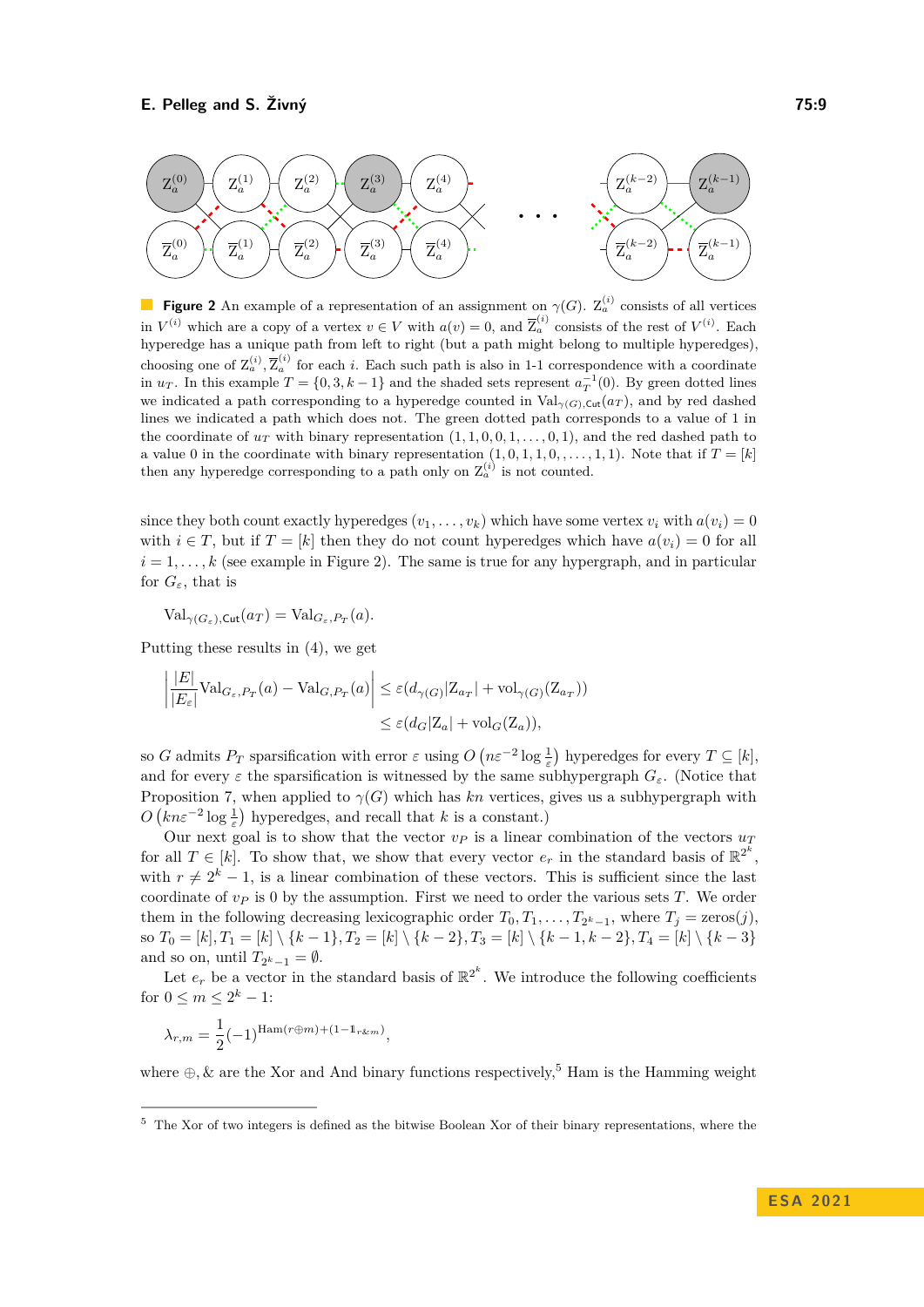function, and  $\mathbb{1}_d$  returns 1 if  $d \neq 0$  and 0 if  $d = 0$ . Denote

<span id="page-9-0"></span>
$$
f_1(m) = \text{Ham}(r \oplus m)
$$
,  $f_2(m) = (1 - \mathbb{1}_{r \& m}).$ 

We shall prove that

$$
e_r = \sum_{m=0}^{2^k - 1} \lambda_{r,m} u_{T_m}.
$$
\n(5)

<span id="page-9-1"></span> $\rhd$  Claim 14. The sum of all coefficients is 0; i.e.,  $\sum_{m=0}^{2^k-1} \lambda_{r,m} = 0$ .

Proof. Let  $b_1b_2...b_k$  be the binary representation of *r*. Since  $r < 2^k - 1$ , there exists some  $1 \leq i \leq r$  for which  $b_i = 0$ . We can partition the coefficients into pairs, such that  $\lambda_{r,m_1}, \lambda_{r,m_2}$ is a pair if and only if  $m_1, m_2$  differ in the *i*-th coordinate only. This is clearly a partition. For each pair,  $f_1$  gives  $m_1, m_2$  different parity values, and  $f_2$  gives them the same value (since  $b_i = 0$ ), so  $\lambda_{r,m_1}, \lambda_{r,m_2}$  have opposite signs, so their sum is zero. This is true for every pair, so the overall sum is zero, and the claim is proved.  $\lhd$ 

We prove [\(5\)](#page-9-0) coordinate-wise. First we look at the coordinate *r*. Consider the set *W* of all vectors  $u_{T_m}$  for which the coordinate r is 0. If we show that the sum of the corresponding coefficients of the vectors in *W* is  $-1$ , using Claim [14](#page-9-1) we will deduce the result in this case. We distinguish 2 cases:

**Case (I):**  $r = 0$ . By the definition of  $u_T$ , in this case the set *W* contains two vectors,  $u_{[k]}$ and  $u_{\emptyset}$ . The corresponding coefficients are  $\lambda_{r,0} = -\frac{1}{2}$  and  $\lambda_{r,2^k-1} = -\frac{1}{2}$  (since *k* is even), which sum up to  $-1$ .

**Case (II):**  $r > 0$ . As in the proof of Claim [14,](#page-9-1) let  $b_1b_2...b_k$  be the binary representation of r, and choose a coordinate  $1 \leq i \leq k$  for which  $b_i = 1$ . Partition the vectors in W into pairs where  $u_{T_{m_1}}, u_{T_{m_2}}$  is a pair if and only if  $m_1, m_2$  differ in the *i*-th coordinate only. This is clearly a partition of all vectors, and by the definition of  $u_T$ , each such pair is either contained in *W* or disjoint from *W* so this is indeed a partition of *W*. (Note that  $u_{T_{m_1}}[r]$ is determined by  $T_{m_1} \cap \text{zeros}(r)$  which is in fact  $\text{zeros}(m_1) \cap \text{zeros}(r)$ , and the same for  $m_2$ . Since  $m_1, m_2$  differ in the *i*-th coordinate only, and r is not zero in this coordinate, this coordinate contributes nothing to the intersections, and so both these intersections are empty or non-empty together. The intersection never equals  $[k]$  since  $r > 0$ .) For every such pair in *W*, if it does not contain the negation of  $\text{bin}(r)$ , then there is some other index  $j \neq i$  in which  $r, m_1, m_2$  are all 1. (This is because in all other coordinates  $m_1, m_2$  are equal, and since they are not the negation of *r*, there is some coordinate  $j \neq i$  in which they are equal to the *j*-th coordinate of *r*. These coordinates cannot be all 0, since this would imply  $u_{T_{m_1}}, u_{T_{m_2}} \notin W$ .) This implies that  $f_2$  gives  $m_1, m_2$  the same value, and clearly  $f_1$  gives them different parity values, so  $\lambda_{r,m_1} + \lambda_{r,m_2} = 0$ . However, for the pair which contains the negation of *r* (this pair is clearly in *W*), suppose without loss of generality the negation is  $m_1$ . Then  $f_2$  gives  $m_1, m_2$ the values 1,0 respectively, and  $f_1$  gives  $m_1$  an even value and  $m_2$  an odd value (since k is even), and so  $\lambda_{r,m_1} = \lambda_{r,m_2} = -\frac{1}{2}$ , and the overall sum is -1. This finishes the proof of [\(5\)](#page-9-0) in the coordinate *r*.

Now let  $r' \neq r$  be some other coordinate, and let  $c_1c_2 \ldots c_k$  be its binary representation. First, if  $r' = 2<sup>k</sup> - 1$  then for all *m* we have  $u_{T_m}[r'] = 0$  by definition, so the linear combination

Boolean Xor of two bits is their sum modulo 2. The And of two integers is defined the same way with the Boolean And function which is defined as  $And(i, j) = 1 \iff i = j = 1$ .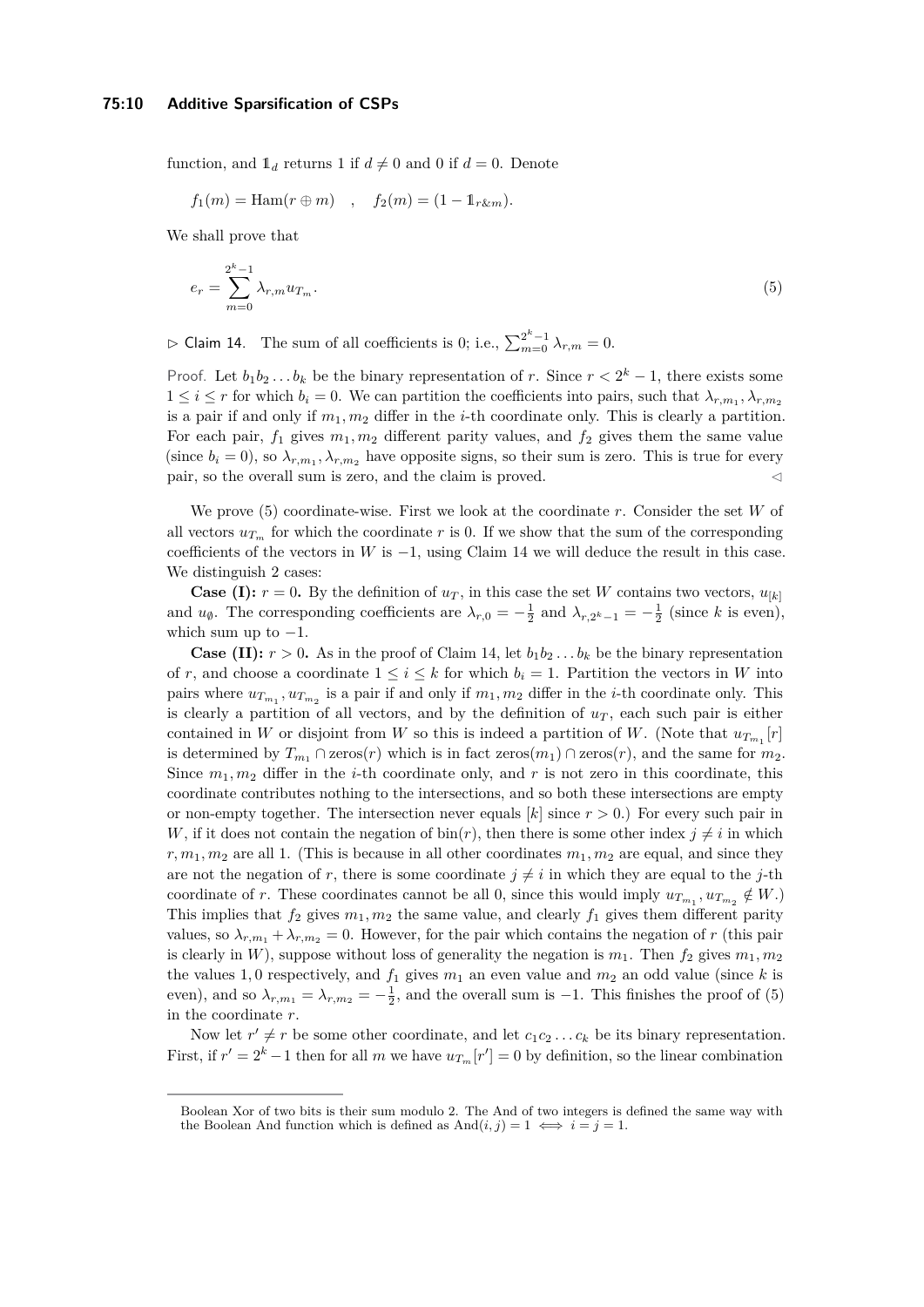of this coordinate is 0. So suppose  $r' < 2^k - 1$ . As before let *W* be the set of all vectors  $u_{T_m}$ for which the coordinate r' is 0. We show that the sum of the corresponding coefficients is zero, and again deduce the result using Claim [14.](#page-9-1) Now, there exists some index *i* for which  $b_i \neq c_i$ . Again we have two cases:

**Case (1):**  $b_i = 0, c_i = 1$ . Partition the vectors in *W* into pairs where  $u_{T_{m_1}}, u_{T_{m_2}}$  is a pair if and only if  $m_1, m_2$  differ in the *i*-th coordinate only. This is clearly a partition of all the vectors, and by the definition of  $u_T$ , each such pair is either contained in *W* or disjoint from *W*, so this is indeed a partition of *W*. For every such pair in *W*,  $f_1$  gives  $m_1, m_2$  different parity values, and  $f_2$  gives them the same value (since  $b_i = 0$ ), so  $\lambda_{r,m_1}, \lambda_{r,m_2}$  have opposite signs, so their sum is zero. This is true for every pair in *W*, so the overall sum is zero.

**Case (2)**  $b_i = 1, c_i = 0$ . Here we consider two sub-cases:

**Case (2a):**  $r' = 0$ . The only vectors in *W* in this case are  $u_{[k]}$  and  $u_{\emptyset}$ . The corresponding coefficients are  $\lambda_{r,0} = \frac{1}{2}(-1)^{\text{Ham}(r)+1}$  and  $\lambda_{r,2^k-1} = \frac{1}{2}(-1)^{\text{Ham}(\neg r)}$ , where  $\neg r$  denotes the negation of the binary representation of *r*. Since *k* is even, we know that  $r, \neg r$  have the same parity, and so the sum of the two coefficients is 0.

**Case (2b):**  $r' \neq 0$ . Choose some *j* for which  $c_j = 1$ . Partition the vectors in *W* into pairs where  $u_{T_{m_1}}$ ,  $u_{T_{m_2}}$  is a pair if and only if  $m_1, m_2$  differ in the *j*-th coordinate only. The argument for this being a partition of  $W$  is similar to the argument in Case  $(1)$ . For each pair in  $W$ ,  $f_1$  gives  $m_1, m_2$  a different parity as always, and  $f_2$  gives them the same value, since  $r, m_1, m_2$  are all 1 in the index *i* (similar argument as before), so the sum of coefficients is 0 for each pair, and so for all coefficients corresponding to vectors in *W*.

This finishes the proof of [\(5\)](#page-9-0), and so  $v_P$  is a linear combination of the vectors  $u_T$ . From the result above and Lemma [12](#page-6-3) we deduce that *G* admits *P*-sparsification with error  $\varepsilon$  using  $O(n\varepsilon^{-2} \log \frac{1}{\varepsilon})$  hyperedges, as required.

To complete the picture for even  $k$ , we reduce to Proposition [13](#page-7-0) by a simple "complementarity trick"; the proof can be found in the full version [\[29\]](#page-13-0).

<span id="page-10-3"></span>▶ **Proposition 15.** *Let k be an even number, and G a k-uniform hypergraph. Let P be a k-ary Boolean predicate. Then for every ε >* 0*, G admits P-sparsification with error ε using*  $O\left(n\varepsilon^{-2}\log\frac{1}{\varepsilon}\right)$  hyperedges.

The final piece in the jigsaw, proved in in the full version [\[29\]](#page-13-0), shows how to reduce sparsification of  $k$ -uniform hypergraphs with  $k$  odd to the case of  $(k+1)$ -uniform hypergraphs by adding a universal vertex and extending the original predicate by one dimension.

<span id="page-10-2"></span>**• Proposition 16.** Let *k* be an odd number, and  $G = (V, E)$  a *k*-uniform hypergraph. Let P *be a k*-ary Boolean predicate. Then for every  $\varepsilon > 0$ , G admits P-sparsification with error  $\varepsilon$ *using*  $O\left(n\varepsilon^{-2}\log\frac{1}{\varepsilon}\right)$  *hyperedges.* 

Propositions [15](#page-10-3) and [16](#page-10-2) complete the proof of Theorem [9.](#page-5-0)

<span id="page-10-1"></span>**▶ Remark 17.** In the proof of Proposition [13](#page-7-0) the hypergraph  $G_{\varepsilon}$  was chosen independently of the predicate *P*. Since Propositions [15](#page-10-3) and [16](#page-10-2) reduce to that case, we have in fact shown that for every  $\varepsilon > 0$ , Theorem [9](#page-5-0) is witnessed by the same subhypergraph  $G_{\varepsilon}$  for all different predicates *P*. This will be important in the proof of Theorem [20.](#page-11-1)

<span id="page-10-0"></span>▶ Remark 18. We note that our main result, Theorem [9,](#page-5-0) extends Theorem [3](#page-4-0) in the regime where  $k$  is a constant, which is the main focus of this paper. However, Theorem  $3$  also works for non-constant *k* [\[7\]](#page-12-5). If *k* is not a constant, it can be seen from the proof of Lemma [12](#page-6-3) that the number of hyperedges of the sparse subhypergraph is multiplied by a factor of  $O(m^2)$ (since  $O(m)$  is the proportion between  $\varepsilon$  and  $\varepsilon_0$  given that the coefficients  $\lambda_i$  are constant).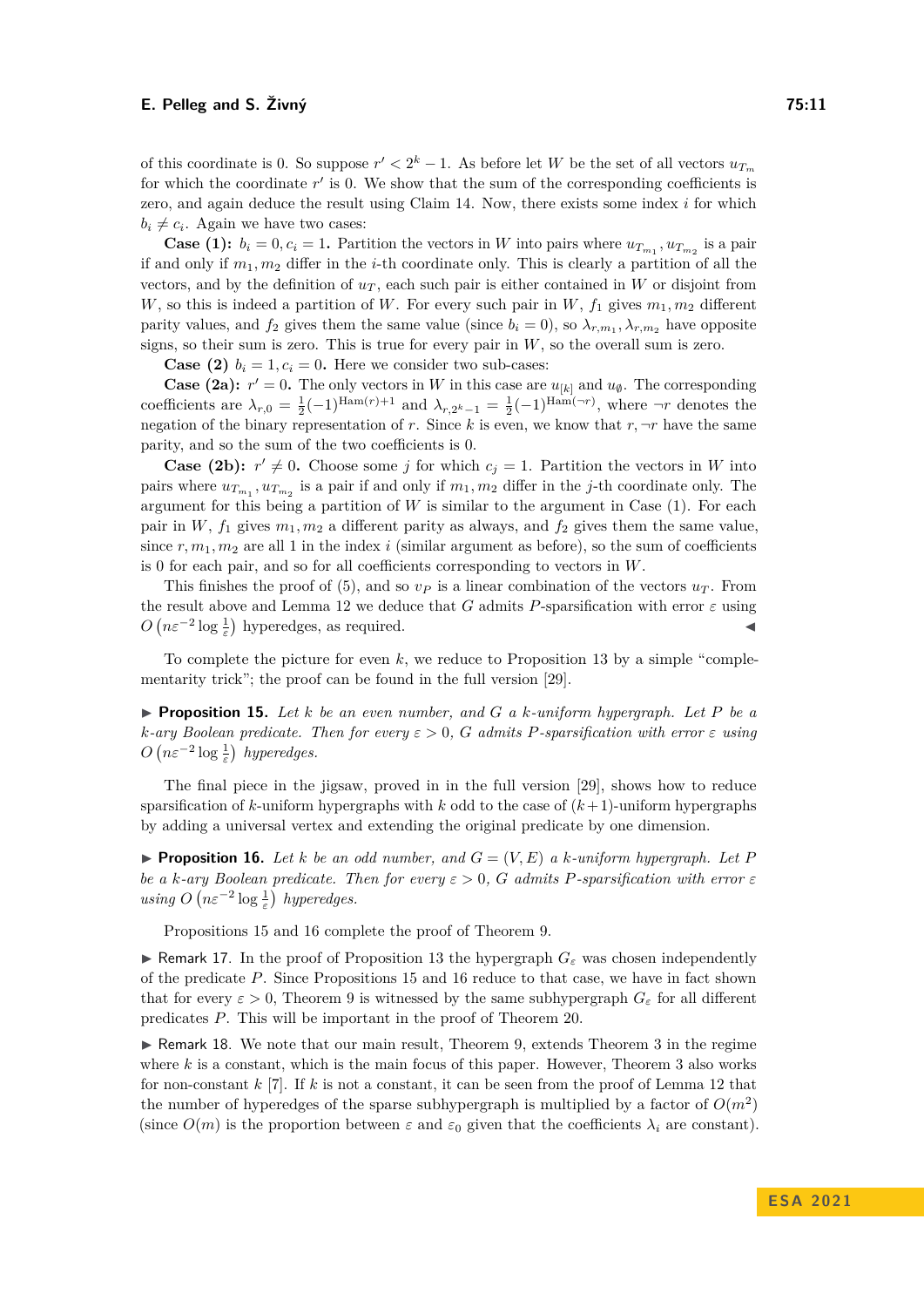#### **75:12 Additive Sparsification of CSPs**

In Proposition [13](#page-7-0) we have  $m = 2<sup>k</sup>$ , and so for *k* not constant we get an additional factor of 4 *k* . Furthermore, in Propositions [7](#page-5-3) and [13](#page-7-0) we obtain extra factors of *k*, by considering the *k*-partite *k*-fold cover. While the regime with non-constant *k* is interesting for cuts, for arbitrary predicates one needs to be careful about representation as the natural (explicit) representation of (non-symmetric) predicates requires exponential space in the arity *k*.

## <span id="page-11-0"></span>**4 Sparsification of Non-Boolean Predicates**

We now focus on non-Boolean predicates; i.e., predicates of the form  $P: D^k \to \{0,1\}$  with  $|D| > 2$ . Without loss of generality, we assume  $D = [q]$  for some  $q \geq 2$ . The most natural way of generalising Theorem [9](#page-5-0) to larger domains appears to be to use the same bound with  $Z_a = \{v \in V : a(v) = 0\}$ . This, however, cannot give the desired sparsification result (cf. Section [5\)](#page-11-2). Instead we use a different and somewhat weaker kind of generalisation of the Boolean case, and show that all hypergraphs are still sparsifiable with respect to all predicates using this definition.

<span id="page-11-3"></span>▶ **Definition 19.** *Let*  $P: D^k \to \{0,1\}$  *be a k-ary predicate where*  $D = [q]$ *. We say that a k-uniform hypergraph*  $G = (V, E)$  admits all-but-one *P*-sparsification *with error*  $\varepsilon$  *using*  $O(f(n, \varepsilon))$  *hyperedges if there exists a subhypergraph*  $G_{\varepsilon} = (V, E_{\varepsilon} \subseteq E)$  with  $|E_{\varepsilon}| = O(f(n, \varepsilon))$ *such that for every assignment*  $a: V \rightarrow D$  *we have* 

$$
\left| \frac{|E|}{|E_{\varepsilon}|} Val_{G_{\varepsilon},P}(a) - Val_{G,P}(a) \right| \le \varepsilon (d_G |M_a| + vol_G(N_a)),\tag{6}
$$

*where*  $M_a$  *is the largest set among the sets*  $\{v \in V : a(v) = i\}$ *,*  $N_a$  *is the set with the largest volume among the sets*  $\{v \in V : a(v) = i\}$  *for*  $0 \le i \le q - 2$ *, and*  $d_G$  *is the average degree in G.*

Observe that the maximum in Definition [19](#page-11-3) is over  $i = 0, \ldots, q-2$  without  $i = q-1$ , hence the name "all-but-one". We note that there is nothing special about  $q-1$  and any value from [*q*] could be chosen in Definition [19.](#page-11-3)

Under Definition [19,](#page-11-3) Theorem [9](#page-5-0) generalises (proof of can be found in the full version [\[29\]](#page-13-0)).

<span id="page-11-1"></span> $\blacktriangleright$  **Theorem 20.** For every *k*-uniform hypergraph  $G = (V, E)$ , every *k*-ary predicate P:  $D^k \rightarrow \{0,1\}$  *with*  $D = [q]$  *(k, q* are constants), and every  $\varepsilon > 0$ , *G* admits *P* all-but-one *sparsification with error*  $\varepsilon$  *using*  $O(n\varepsilon^{-2} \log \frac{1}{\varepsilon})$  *hyperedges.* 

Note that in the case of  $q = 2$  we have  $P : \{0,1\}^k \to \{0,1\}$ , and Definition [19](#page-11-3) and Theorem [20](#page-11-1) coincide with Definition [8](#page-5-5) and Theorem [9.](#page-5-0) This is because when  $q = 2$  the definitions of  $M_a, N_a$  coincide with the definition of  $Z_a$  in the Boolean case.

# <span id="page-11-2"></span>**5 Optimality of All-But-One Sparsification**

One might wonder if there is a different, perhaps stronger way to define sparsification for predicates on non-Boolean domains. The following example shows that all-but-one sparsification is optimal.

For a hypergraph  $G = (V, E)$  and a fixed assignment  $a: V \to [q]$  denote  $S_i = \{v \in V :$  $a(v) = i$  (so  $S_0 = Z_a$ ). The definition of all-but-one sparsification lets us take a bound which depends on the sizes and volumes of all the sets  $S_i$  except for  $S_{q-1}$ . In fact, if we try to take a bound which depends on fewer of these sets, the definition fails to generalise even the most basic case of the Cut predicate. To see this, it is sufficient to consider the graph case,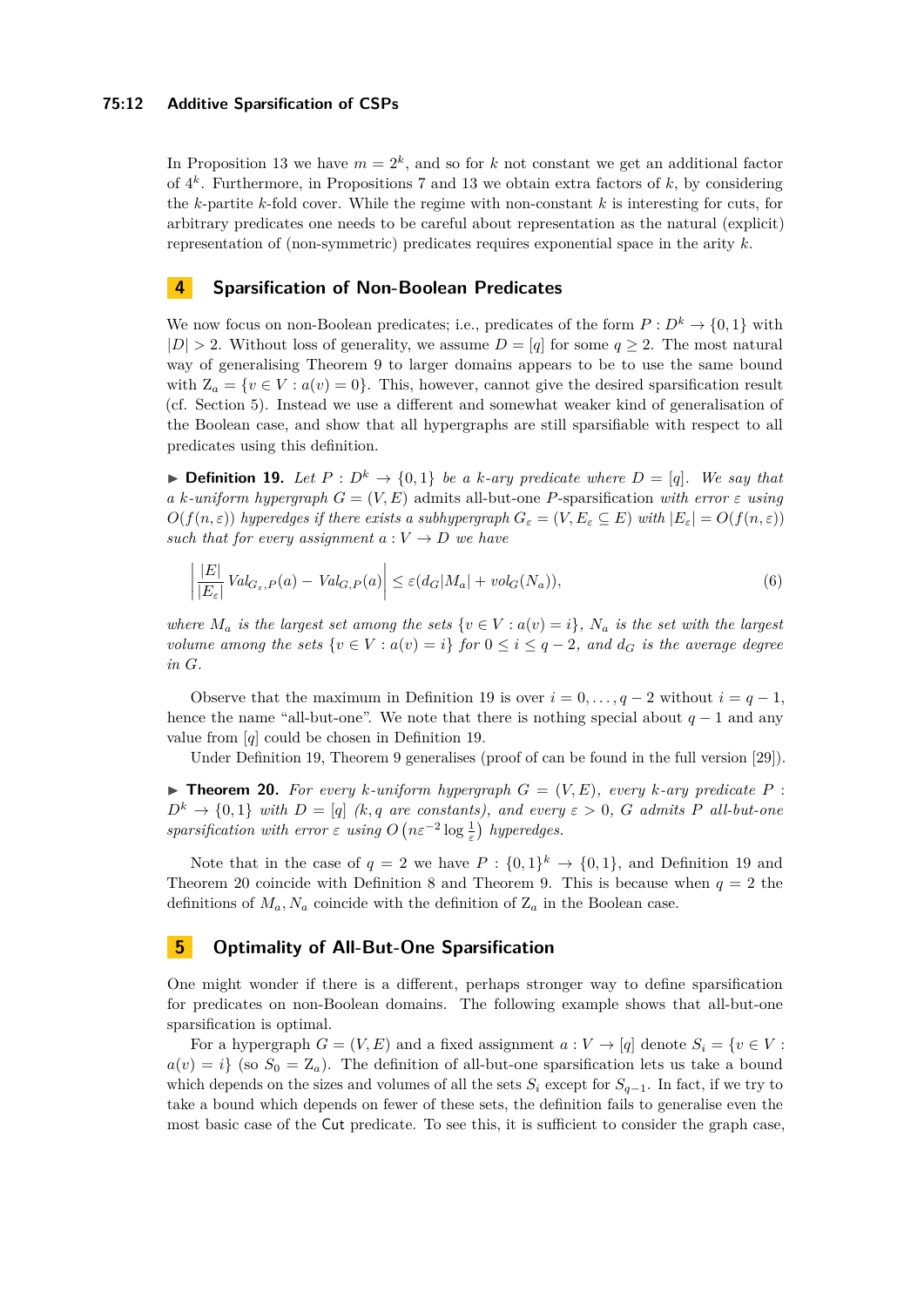i.e.  $k = 2$ . Let us suppose, without loss of generality, that our bound does not depend on *S*<sub>*q*−2</sub>*, S*<sub>*q*−1</sub>. Consider the predicate Cut : [*q*]<sup>2</sup> → {0*,* 1} defined by Cut(*x, y*) = 1  $\iff$  *x*  $\neq$  *y*. A simple (but lengthy) argument in the full version [\[29\]](#page-13-0) shows that cliques do not have a Cut-sparsifier using such a definition. In fact, the same argument works for any predicate *P* with  $P(q-2, q-1) = P(q-1, q-2) = 1$  and  $P(q-2, q-2) = P(q-1, q-1) = 0$ . Thus if a definition does not depend on more than just *Sq*−2*, Sq*−1, it specifically does not depend on these two, so the same argument still works. Therefore, no definition with a bound which depends on "less" is possible, under the current assumptions.

#### **References**

- <span id="page-12-3"></span>**1** Kook Jin Ahn and Sudipto Guha. Graph sparsification in the semi-streaming model. In *Proceedings of the 36th International Colloquium on Automata, Languages and Programming (ICALP'09), Part II*, volume 5556 of *Lecture Notes in Computer Science*, pages 328–338. Springer, 2009. [doi:10.1007/978-3-642-02930-1\\_27](https://doi.org/10.1007/978-3-642-02930-1_27).
- <span id="page-12-10"></span>**2** Donald Aingworth, Chandra Chekuri, Piotr Indyk, and Rajeev Motwani. Fast estimation of diameter and shortest paths (without matrix multiplication). *SIAM J. Comput.*, 28(4):1167– 1181, 1999. [doi:10.1137/S0097539796303421](https://doi.org/10.1137/S0097539796303421).
- <span id="page-12-7"></span>**3** Ingo Althöfer, Gautam Das, David Dobkin, Deborah Joseph, and José Soares. On sparse spanners of weighted graphs. *Discrete & Computational Geometry*, 9(1):81–100, 1993. [doi:](https://doi.org/10.1007/BF02189308) [10.1007/BF02189308](https://doi.org/10.1007/BF02189308).
- <span id="page-12-2"></span>**4** Alexandr Andoni, Jiecao Chen, Robert Krauthgamer, Bo Qin, David P. Woodruff, and Qin Zhang. On sketching quadratic forms. In *Proceedings of the 7th ACM Conference on Innovations in Theoretical Computer Science (ITCS'16)*, pages 311––319. ACM, 2016. [doi:10.1145/2840728.2840753](https://doi.org/10.1145/2840728.2840753).
- <span id="page-12-6"></span>**5** Baruch Awerbuch. Complexity of network synchronization. *J. ACM*, 32(4):804–823, 1985. [doi:10.1145/4221.4227](https://doi.org/10.1145/4221.4227).
- <span id="page-12-8"></span>**6** Baruch Awerbuch, Yossi Azar, Avrim Blum, and Santosh S. Vempala. New approximation guarantees for minimum-weight k-trees and prize-collecting salesmen. *SIAM J. Comput.*, 28(1):254–262, 1998. [doi:10.1137/S009753979528826X](https://doi.org/10.1137/S009753979528826X).
- <span id="page-12-5"></span>**7** Nikhil Bansal, Ola Svensson, and Luca Trevisan. New notions and constructions of sparsification for graphs and hypergraphs. *Proceedings of the 60th IEEE Annual Symposium on Foundations of Computer Science (FOCS'19)*, pages 910–928, 2019. [doi:10.1109/FOCS.2019.00059](https://doi.org/10.1109/FOCS.2019.00059).
- <span id="page-12-12"></span>**8** Surender Baswana, Telikepalli Kavitha, Kurt Mehlhorn, and Seth Pettie. New constructions of (alpha, beta)-spanners and purely additive spanners. In *Proceedings of the 16th Annual ACM-SIAM Symposium on Discrete Algorithms (SODA'05)*, pages 672–681. SIAM, 2005. URL: <http://dl.acm.org/citation.cfm?id=1070432.1070526>.
- <span id="page-12-9"></span>**9** Surender Baswana and Sandeep Sen. A simple and linear time randomized algorithm for computing sparse spanners in weighted graphs. *Random Struct. Algorithms*, 30(4):532–563, 2007. [doi:10.1002/rsa.20130](https://doi.org/10.1002/rsa.20130).
- <span id="page-12-1"></span>**10** Joshua Batson, Daniel A. Spielman, and Nikhil Srivastava. Twice-Ramanujan sparsifiers. *SIAM Review*, 56(2):315–334, 2014. [doi:10.1137/130949117](https://doi.org/10.1137/130949117).
- <span id="page-12-0"></span>11 András A. Benczúr and David R. Karger. Approximating s-t Minimum Cuts in  $\tilde{O}(n^2)$  Time. In *Proceedings of the 28th Annual ACM Symposium on Theory of Computing (STOC'96)*, pages 47–55. ACM, 1996. [doi:10.1145/237814.237827](https://doi.org/10.1145/237814.237827).
- <span id="page-12-11"></span>**12** Béla Bollobás, Don Coppersmith, and Michael Elkin. Sparse distance preservers and additive spanners. *SIAM J. Discret. Math.*, 19(4):1029–1055, 2005. [doi:10.1137/S0895480103431046](https://doi.org/10.1137/S0895480103431046).
- <span id="page-12-13"></span>**13** Richard A. Brualdi, Frank Harary, and Zevi Miller. Bigraphs versus digraphs via matrices. *Journal of Graph Theory*, 4(1):51–73, 1980. [doi:10.1002/jgt.3190040107](https://doi.org/10.1002/jgt.3190040107).
- <span id="page-12-4"></span>**14** Silvia Butti and Stanislav Živný. Sparsification of binary CSPs. *SIAM J. Discret. Math.*, 34(1):825–842, 2020. [doi:10.1137/19M1242446](https://doi.org/10.1137/19M1242446).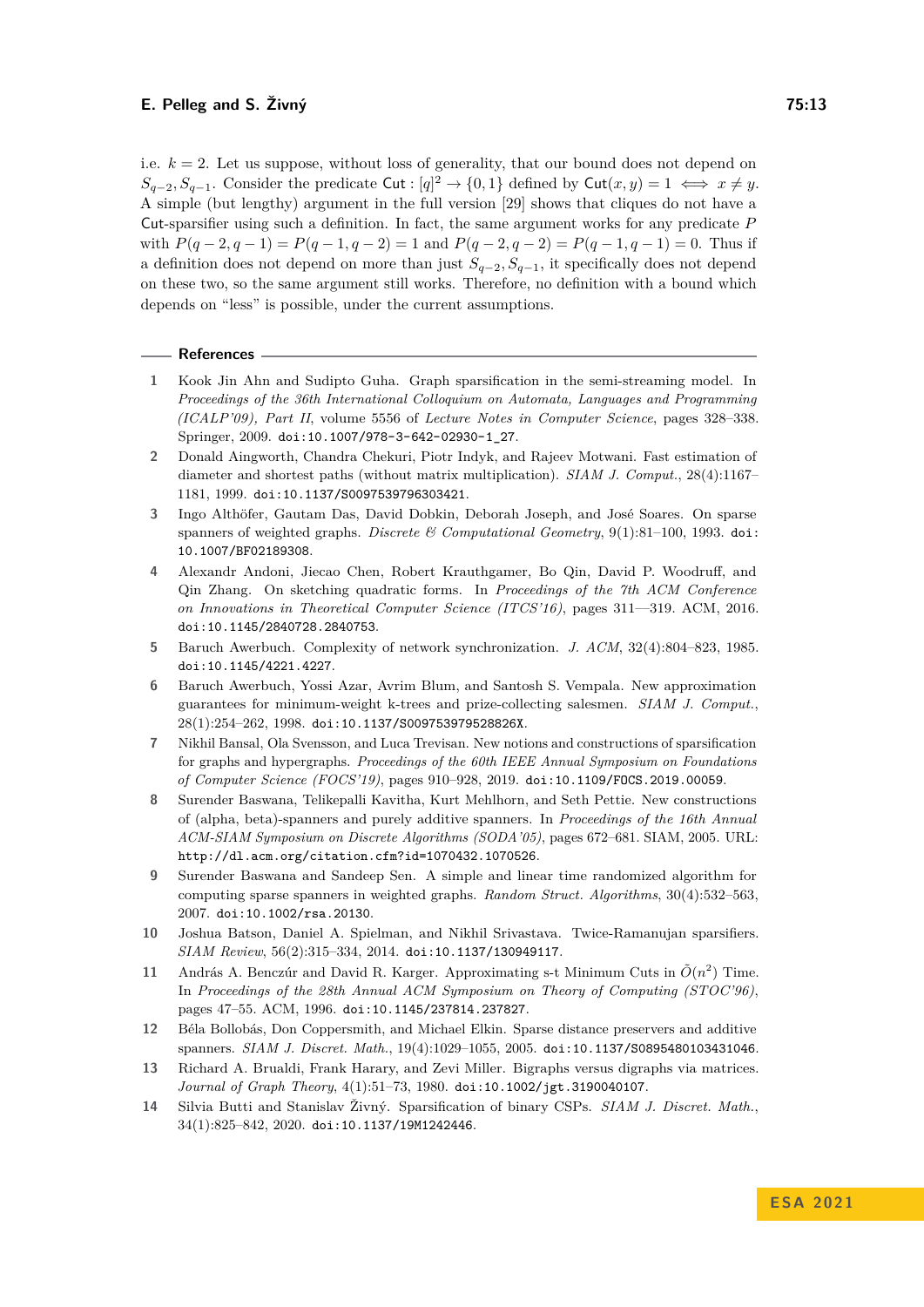## **75:14 Additive Sparsification of CSPs**

- <span id="page-13-11"></span>**15** Parinya Chalermsook, Syamantak Das, Bundit Laekhanukit, Yunbum Kook, Yang P Liu, Richard Peng, Mark Sellke, and Daniel Vaz. Vertex sparsification for edge connectivity. In *Proceedings of the 32nd Annual ACM-SIAM Symposium on Discrete Algorithms (SODA'21)*, 2021. URL: <https://arxiv.org/abs/2007.07862>.
- <span id="page-13-17"></span>**16** Shiri Chechik. New additive spanners. In *Proceedings of the 24th ACM-SIAM Symposium on Discrete Algorithms (SODA'13)*, pages 498–512. SIAM, 2013. [doi:10.1137/1.9781611973105.](https://doi.org/10.1137/1.9781611973105.36) [36](https://doi.org/10.1137/1.9781611973105.36).
- <span id="page-13-14"></span>**17** Edith Cohen. Fast algorithms for constructing t-spanners and paths with stretch t. *SIAM J. Comput.*, 28(1):210–236, 1998. [doi:10.1137/S0097539794261295](https://doi.org/10.1137/S0097539794261295).
- <span id="page-13-16"></span>**18** Dorit Dor, Shay Halperin, and Uri Zwick. All-pairs almost shortest paths. *SIAM J. Comput.*, 29(5):1740–1759, 2000. [doi:10.1137/S0097539797327908](https://doi.org/10.1137/S0097539797327908).
- <span id="page-13-18"></span>**19** Michael Elkin and Ofer Neiman. Near-additive spanners and near-exact hopsets, A unified view. *Bull. EATCS*, 130, 2020. URL: [http://bulletin.eatcs.org/index.php/beatcs/article/](http://bulletin.eatcs.org/index.php/beatcs/article/view/608/624) [view/608/624](http://bulletin.eatcs.org/index.php/beatcs/article/view/608/624).
- <span id="page-13-7"></span>**20** Arnold Filtser and Robert Krauthgamer. Sparsification of two-variable valued constraint satisfaction problems. *SIAM J. Discret. Math.*, 31(2):1263–1276, 2017. [doi:10.1137/15M1046186](https://doi.org/10.1137/15M1046186).
- <span id="page-13-5"></span>**21** Wai Shing Fung, Ramesh Hariharan, Nicholas J. A. Harvey, and Debmalya Panigrahi. A general framework for graph sparsification. *SIAM J. Comput.*, 48(4):1196–1223, 2019. [doi:](https://doi.org/10.1137/16M1091666) [10.1137/16M1091666](https://doi.org/10.1137/16M1091666).
- <span id="page-13-8"></span>**22** Torben Hagerup, Jyrki Katajainen, Naomi Nishimura, and Prabhakar Ragde. Characterizing multiterminal flow networks and computing flows in networks of small treewidth. *J. Comput. Syst. Sci.*, 57(3):366–375, 1998. [doi:10.1006/jcss.1998.1592](https://doi.org/10.1006/jcss.1998.1592).
- <span id="page-13-1"></span>**23** Dmitry Kogan and Robert Krauthgamer. Sketching cuts in graphs and hypergraphs. In *Proceedings of the 6th ACM Conference on Innovations in Theoretical Computer Science (ITCS'15)*, pages 367–376. ACM, 2015. [doi:10.1145/2688073.2688093](https://doi.org/10.1145/2688073.2688093).
- <span id="page-13-12"></span>**24** Rasmus Kyng, Yin Tat Lee, Richard Peng, Sushant Sachdeva, and Daniel A. Spielman. Sparsified cholesky and multigrid solvers for connection laplacians. In *Proceedings of the 48th Annual ACM SIGACT Symposium on Theory of Computing (STOC'16)*, pages 842–850. ACM, 2016. [doi:10.1145/2897518.2897640](https://doi.org/10.1145/2897518.2897640).
- <span id="page-13-10"></span>**25** Frank Thomson Leighton and Ankur Moitra. Extensions and limits to vertex sparsification. In *Proceedings of the 42nd ACM Symposium on Theory of Computing (STOC'2010)*, pages 47–56. ACM, 2010. [doi:10.1145/1806689.1806698](https://doi.org/10.1145/1806689.1806698).
- <span id="page-13-9"></span>**26** Ankur Moitra. Approximation algorithms for multicommodity-type problems with guarantees independent of the graph size. In *Proceedings of the 50th Annual IEEE Symposium on Foundations of Computer Science (FOCS'09)*, pages 3–12. IEEE Computer Society, 2009. [doi:10.1109/FOCS.2009.28](https://doi.org/10.1109/FOCS.2009.28).
- <span id="page-13-2"></span>**27** Ilan Newman and Yuri Rabinovich. On multiplicative lambda-approximations and some geometric applications. *SIAM J. Comput.*, 42(3):855–883, 2013. [doi:10.1137/100801809](https://doi.org/10.1137/100801809).
- <span id="page-13-13"></span>**28** David Peleg and Alejandro A Schäffer. Graph spanners. *Journal of graph theory*, 13(1):99–116, 1989. [doi:10.1002/jgt.3190130114](https://doi.org/10.1002/jgt.3190130114).
- <span id="page-13-0"></span>**29** Eden Pelleg and Stanislav Živný. Additive Sparsification of CSPs, 2021. [arXiv:2106.14757](http://arxiv.org/abs/2106.14757).
- <span id="page-13-15"></span>**30** Liam Roditty, Mikkel Thorup, and Uri Zwick. Deterministic constructions of approximate distance oracles and spanners. In *Proceedings of the 32nd International Colloquium on Automata, Languages and Programming (ICALP'05)*, volume 3580 of *Lecture Notes in Computer Science*, pages 261–272. Springer, 2005. [doi:10.1007/11523468\\_22](https://doi.org/10.1007/11523468_22).
- <span id="page-13-6"></span>**31** Tasuku Soma and Yuichi Yoshida. Spectral sparsification of hypergraphs. In *Proceedings of the 30th Annual ACM-SIAM Symposium on Discrete Algorithms (SODA'19)*, pages 2570–2581, 2019. [doi:10.1137/1.9781611975482.159](https://doi.org/10.1137/1.9781611975482.159).
- <span id="page-13-4"></span>**32** Daniel A. Spielman and Nikhil Srivastava. Graph sparsification by effective resistances. *SIAM J. Comput.*, 40(6):1913–1926, 2011. [doi:10.1137/080734029](https://doi.org/10.1137/080734029).
- <span id="page-13-3"></span>**33** Daniel A. Spielman and Shang-Hua Teng. Nearly-linear time algorithms for graph partitioning, graph sparsification, and solving linear systems. In *Proceedings of the 36th Annual ACM*